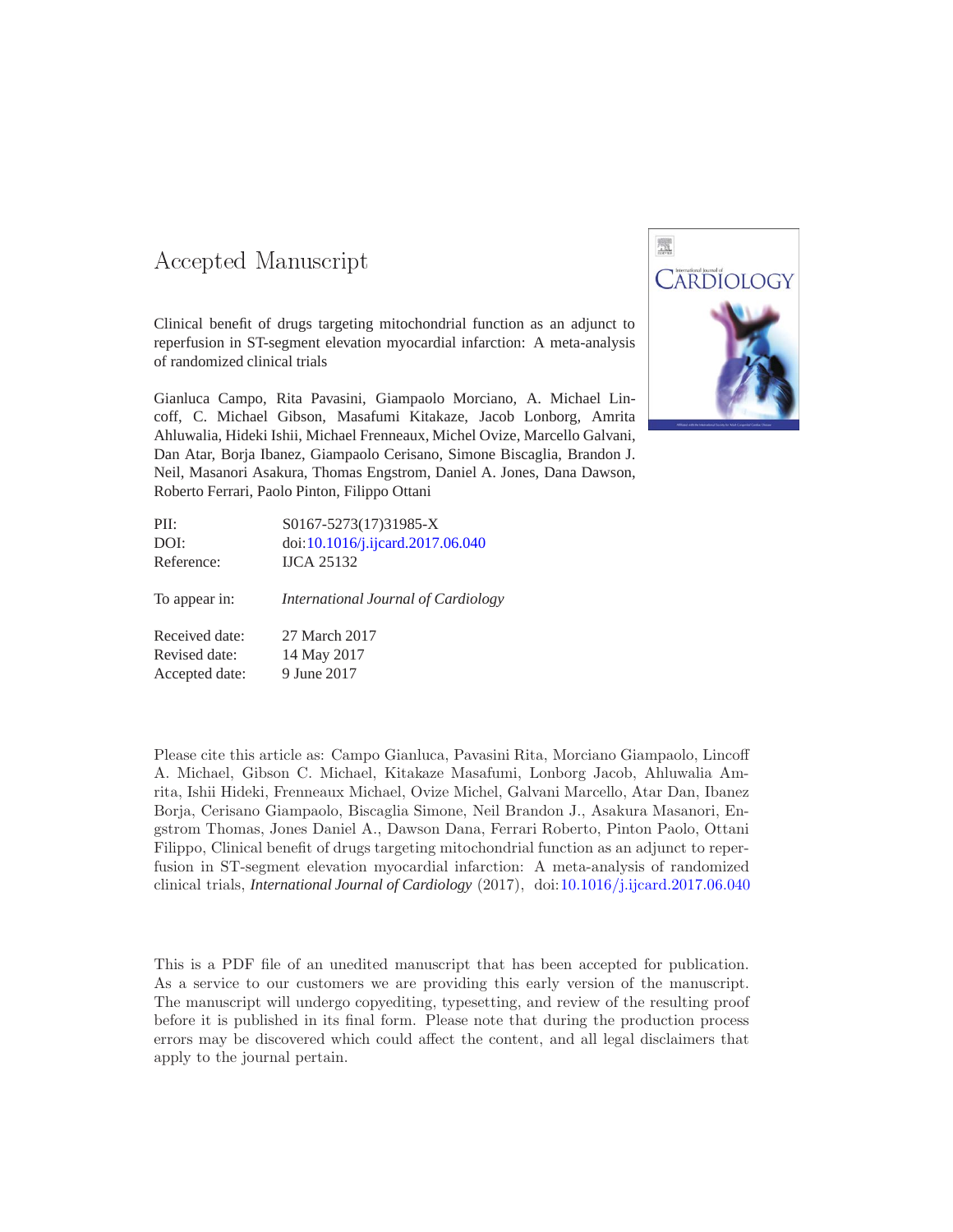# **Clinical Benefit of Drugs Targeting Mitochondrial Function as an Adjunct to Reperfusion in ST-segment Elevation Myocardial Infarction: a Meta-Analysis of Randomized Clinical Trials.**

**Randomized Clinical Trials.**<br>
0. MD<sup>1</sup>, Rita Pavasini, MD<sup>1</sup>, Giampaolo Morciano, PhD<sup>2</sup>, A. Mic<br>
son, MD<sup>4</sup>, Masafumi Kitakaze, MD<sup>5</sup>, Jacob Lonborg, MD PhD<sup>6</sup>, A.<br>
hili, MD<sup>8</sup>, Michael Frenneaux, MD<sup>9</sup>, Michel Ovize, M Gianluca Campo, MD<sup>1</sup>, Rita Pavasini, MD<sup>1</sup>, Giampaolo Morciano, PhD<sup>2</sup>, A. Michael Lincoff, MD<sup>3</sup>, C. Michael Gibson, MD<sup>4</sup>, Masafumi Kitakaze, MD<sup>5</sup>, Jacob Lonborg, MD PhD<sup>6</sup>, Amrita Ahluwalia, PhD<sup>7</sup>, Hideki Ishii, MD<sup>8</sup>, Michael Frenneaux, MD<sup>9</sup>, Michel Ovize, MD<sup>10</sup>, Marcello Galvani, MD<sup>11</sup>, Dan Atar, MD<sup>12</sup>, Borja Ibanez, MD PhD<sup>13</sup>, Giampaolo Cerisano, MD<sup>14</sup>, Simone Biscaglia, MD<sup>1</sup>, Brandon J Neil, PhD<sup>4</sup>, Masanori Asakura, MD<sup>5</sup>, Thomas Engstrom, MD<sup>6</sup>, Daniel A Jones, MRCP<sup>7</sup>, Dana Dawson, MD<sup>15</sup>, Roberto Ferrari, MD PhD<sup>1,16</sup>, Paolo Pinton, PhD<sup>2</sup>, Filippo Ottani, MD<sup>11</sup>

1: Cardiology Unit, Azienda Ospedaliero-Universitaria di Ferrara, Cona (FE), Italy.

2: Department of Morphology, Surgery and Experimental Medicine. Section of Pathology,

Oncology and Experimental Biology, University of Ferrara, Ferrara, Italy.

3: Cleveland Clinic Coordinating Center for Clinical Research (C5Research), Cleveland, OH, USA.

4: PERFUSE Study Group, Cardiovascular Division, Department of Medicine, Beth Israel Deaconess Medical Center, Harvard Medical School, Boston, MA, USA.

5: Cardiovascular Division of Medicine, National Cardiovascular Centre, Suita, Osaka, Japan

6: Department of Cardiology, Rigshospitalet, Copenhagen, Denmark.

7: Centre of Clinical Pharmacology, Barts NIHR Cardiovascular Biomedical Research Unit, William Harvey Research Institute, Barts & The London Medical School, Queen Mary University, London, UK.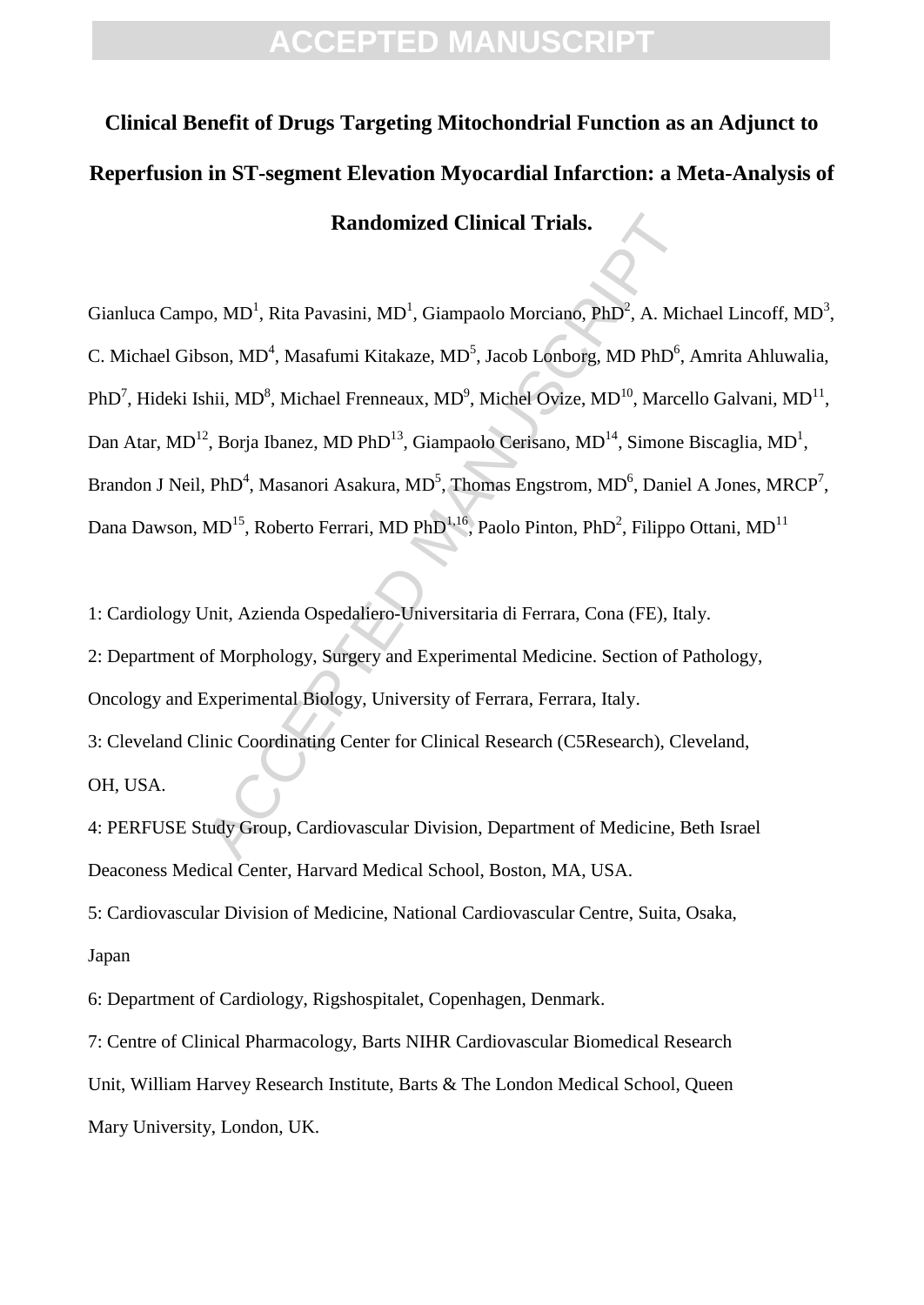8: Department of Cardiology, Nagoya University Graduate School of Medicine, Nagoya, Japan.

9: Norwich Medical School, University of East Anglia, Norwich, UK.

10: Clinical Investigation Center of Lyon, Lyon, France.

11: Unità Operativa di Cardiologia, Ospedale GB Morgagni, Forlì, Italy.

12: Department of Cardiology B, Oslo University Hospital Ullevall, and Faculty of

Medicine, University of Oslo, Oslo, Norway.

13: Centro Nacional de Investigaciones Cardiovasculares Carlos III (CNIC), Madrid,

Spain and Instituto de Investigación-Fundación Jiménez Díaz Hospital, Madrid, Spain.

14: Division of Cardiology, University of Florence, Careggi Hospital, Florence, Italy.

15: School of Medicine and Dentistry, University of Aberdeen, Aberdeen, UK

16: Maria Cecilia Hospital, GVM Care & Research, E.S.: Health Science Foundation,

Cotignola, Italy

Existigation Center of Lyon, Lyon, France.<br>
Existigation Center of Lyon, Lyon, France.<br>
Activa di Cardiologia, Ospedale GB Morgagni, Forlì, Italy.<br>
Activa di Cardiology B, Oslo University Hospital Ullevall, and Faculty<br>
Er Brief Title: Drugs targeting mitochondria and reperfusion injury Abstract: 232; Word count: 2738. References: 938.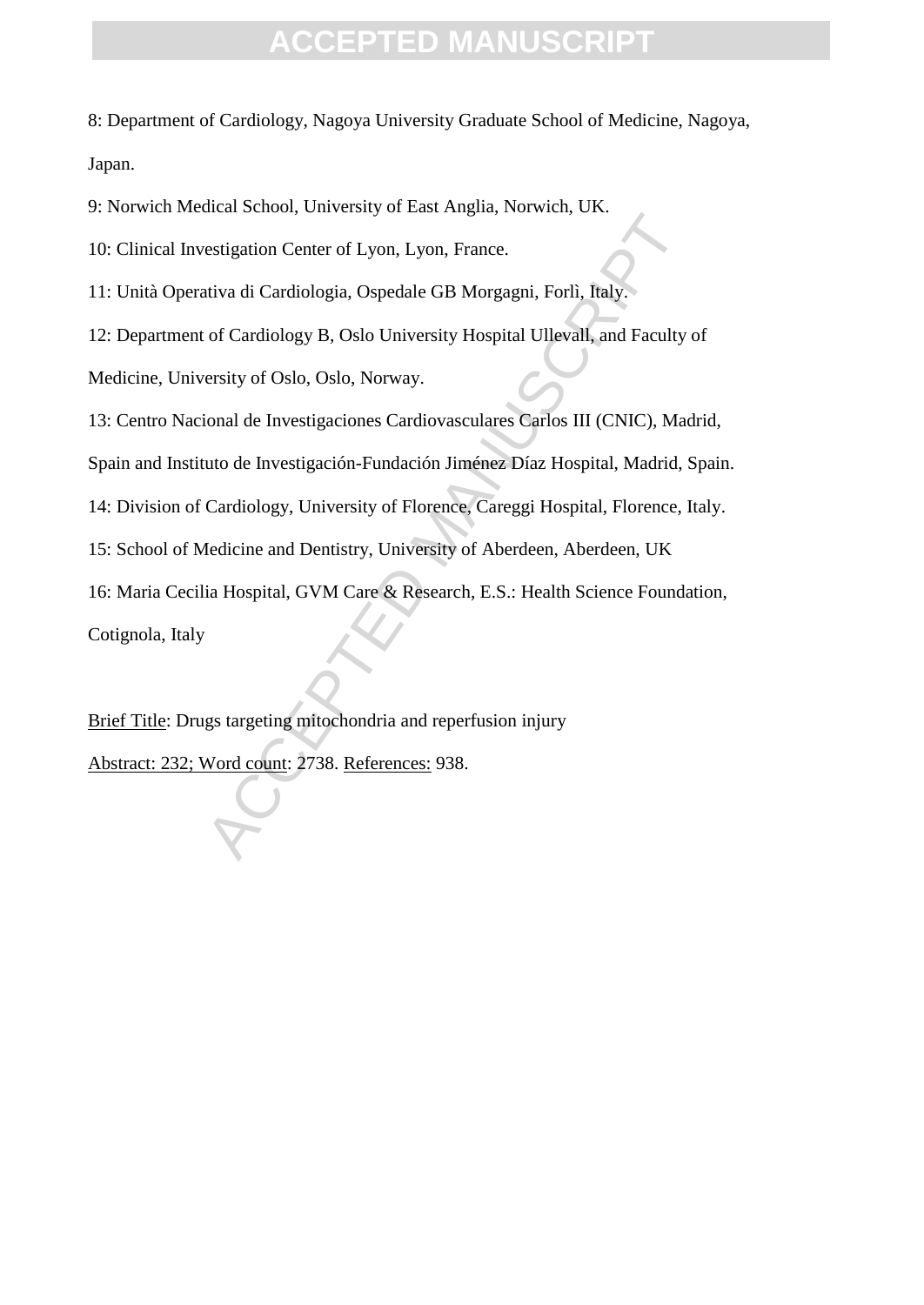### Address for correspondence:

Gianluca Campo, MD,

Cardiovascular Institute,

Azienda Ospedaliera Universitaria S. Anna,

Via Aldo Moro 8, 44124 Cona, Ferrara (Italy).

Phone: +39(0)532237079.

Fax: +39(0)532241885

Email: cmpglc@unife.it

Pedance...<br>
To 8, 44124 Cona, Ferrara (Italy).<br>
1532237079.<br>
Punife.it<br>
Punife.it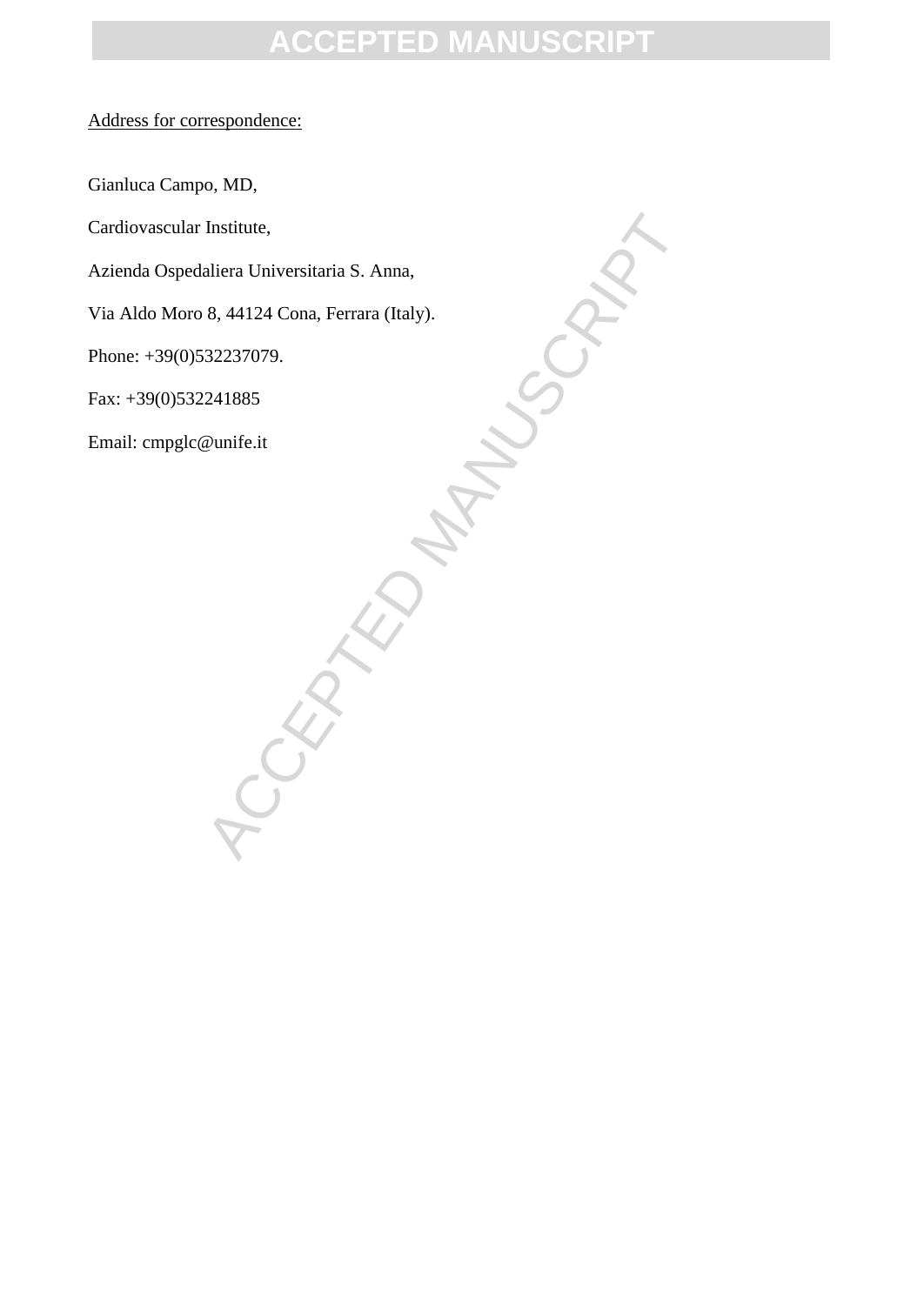### **KEYWORDS**

Mitochondrial function, ST-segment elevation myocardial infarction, primary percutaneous coronary intervention, mortality, reperfusion injury.

CCEPTED MANUSCRIPT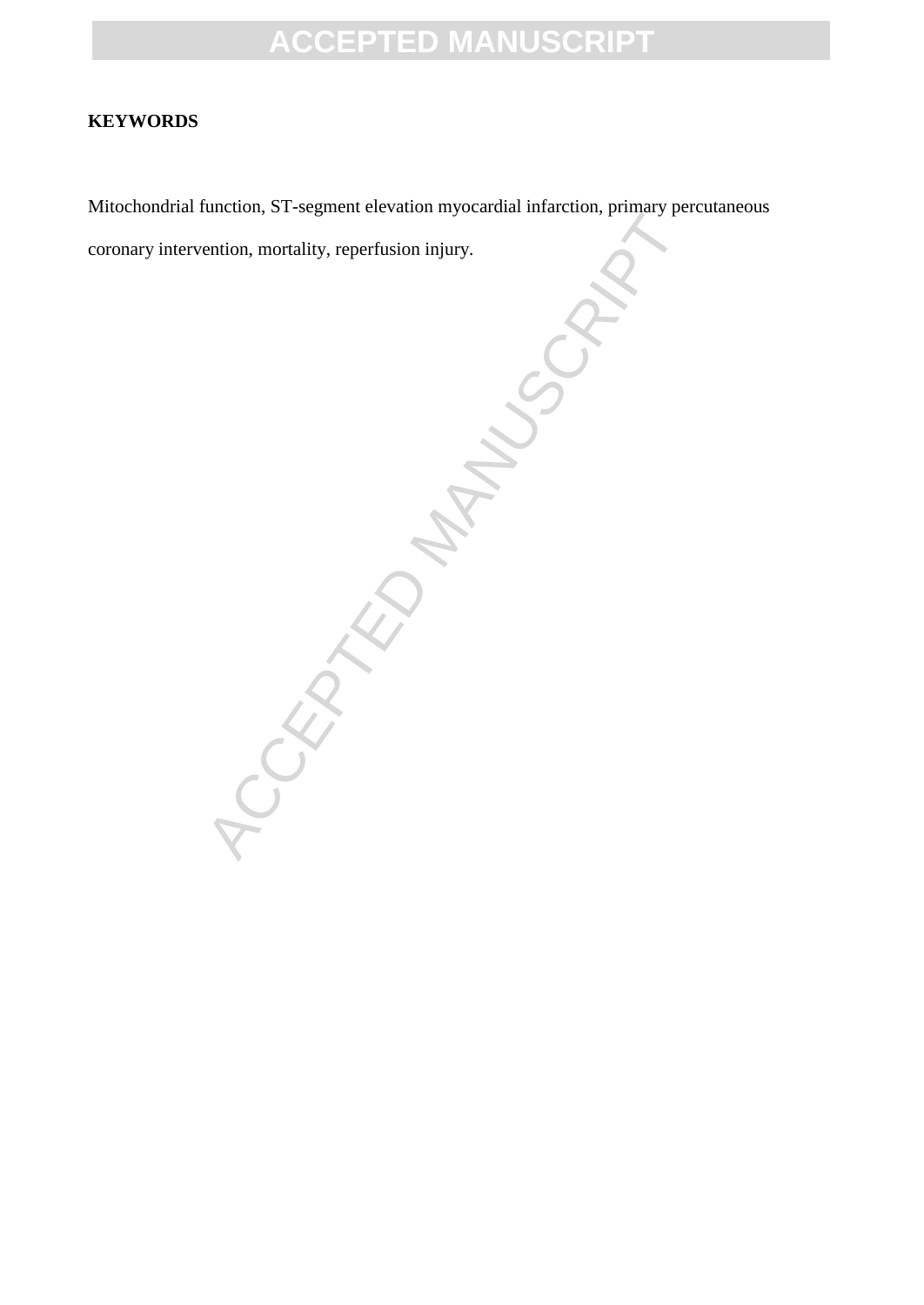#### **ABSTRACT**

**Aims:** To perform a systematic review and meta-analysis of randomized clinical trials (RCT) comparing the effectiveness of drugs targeting mitochondrial function vs. placebo in patients with ST-segment elevation myocardial infarction (STEMI) undergoing mechanical coronary reperfusion. **Methods:** Inclusion criteria: RCTs enrolling STEMI patients treated with primary percutaneous coronary intervention (PCI) and comparing drugs targeting mitochondrial function vs. placebo. Odds ratios (OR) were computed from individual studies and pooled with random-effect metanalysis.

Effectiveness of drugs targeting mitochondrial function vs. placeber diffectiveness of drugs targeting mitochondrial function vs. placeber wation myocardial infarction (STEMI) undergoing mechanical consion criteria: RCTs e **Results:** Fifteen studies were identified involving 5680 patients. When compared with placebo, drugs targeting mitochondrial component/pathway were not associated with significant reduction of cardiovascular and all-cause mortality (OR 0.9, 95%CI 0.7-1.17 and OR 0.92, 95%CI 0.69-1.23, respectively). However, these agents significantly reduced hospital admission for heart failure (HF) (OR 0.64; 95%CI 0.45-0.92) and increased left ventricular ejection fraction (LVEF) (OR 1.44; 95% CI 1.15-1.82). After analysis for subgroups according to the mechanism of action, drugs with direct/selective action did not reduce any outcome. Conversely, those with indirect/unspecific action showed a significant effect on cardiovascular mortality (0.65, 95%CI 0.46-0.92), all-cause mortality (OR 0.69, 95%CI 0.52-0.92), hospital readmission for HF (OR 0.41, 95%CI 0.28-0.6) and LVEF (OR 1.49, 95%CI 1.09-2.05).

**Conclusions:** Administration of drugs targeting mitochondrial function in STEMI patients undergoing primary PCI appear to have no effect on mortality, but may reduce hospital readmission for HF. The drugs with a broad-spectrum mechanism of action seem to be more effective in reducing adverse events.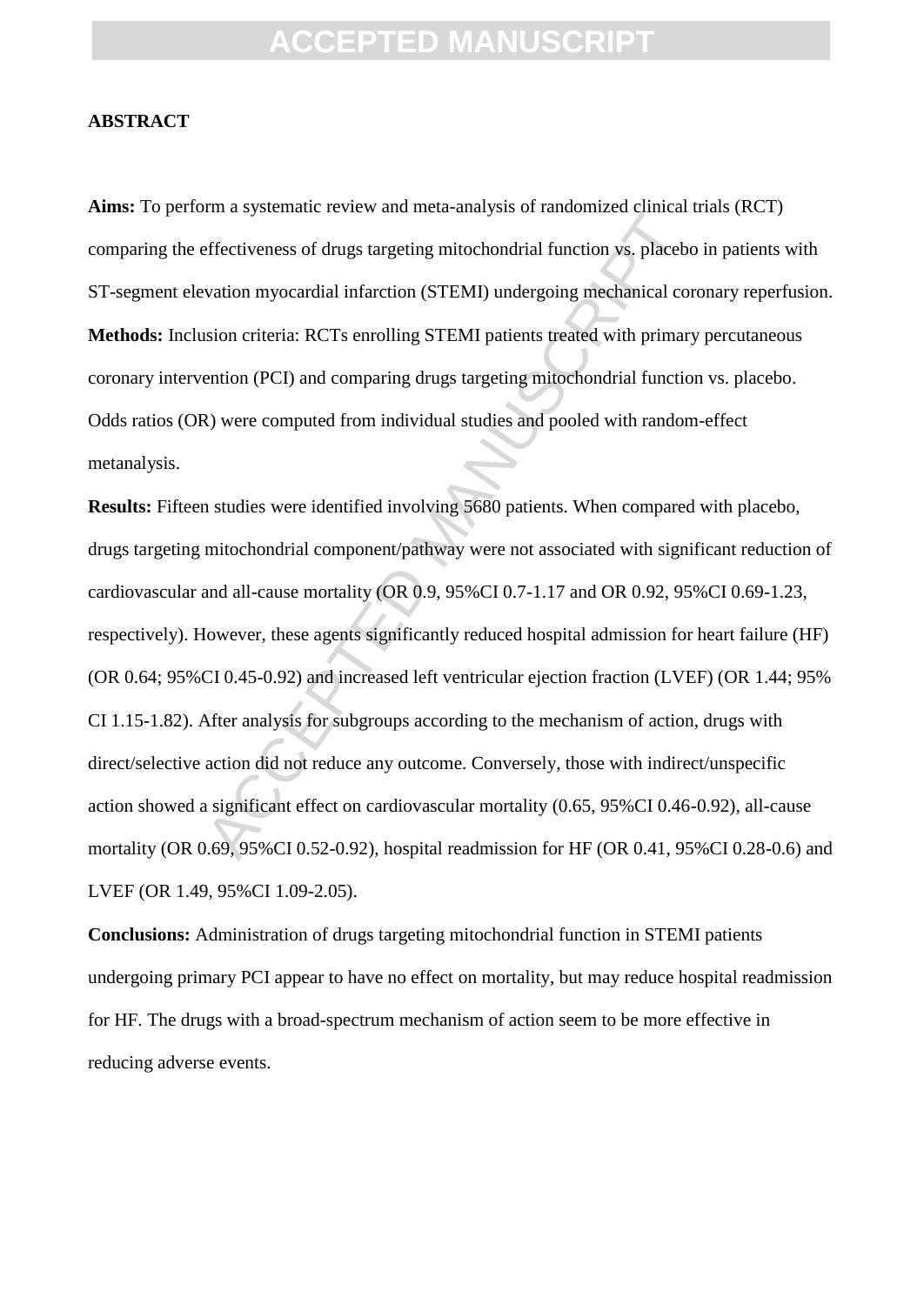#### **INTRODUCTION**

Entrarctory proteins and proteins and the process of reference in probability are still high in patients with large ST-segment elevation<br>MI) [1]. Data from animal models suggested that the process of ref paradoxically indu Despite timely and complete reperfusion by primary percutaneous coronary intervention (PCI), mortality and morbidity are still high in patients with large ST-segment elevation myocardial infarction (STEMI) [1]. Data from animal models suggested that the process of restoring coronary blood flow itself paradoxically induces myocardial injury and contributes to final infarct size (IS) [2-4]. This phenomenon is called "reperfusion injury" (RI) and it is thought to mitigate the full benefit of reperfusion [2-4]. Although several aspects remain obscure and definitive evidence in humans is lacking, experimental studies have established that altered mitochondrial function is strongly involved in the RI genesis [4-5]. As such, several randomized clinical trials (RCT) assessed the effectiveness of novel agents capable of targeting mitochondrial function with the aim to reduce IS and improve outcome [4-19]. These studies have reported conflicting results using surrogate markers and none was individually adequately powered for hard endpoints [6-19]. Systematic reviews employing meta-analytic techniques provide quantitative and objective means to pool and assess available clinical evidence, emphasizing internal validity and homogeneity, while affording increased statistical power for hypothesis testing. Thus, the aim of this study was to perform a systematic review and meta-analysis of RCTs comparing drugs targeting mitochondrial function vs. placebo in patients undergoing primary PCI for STEMI.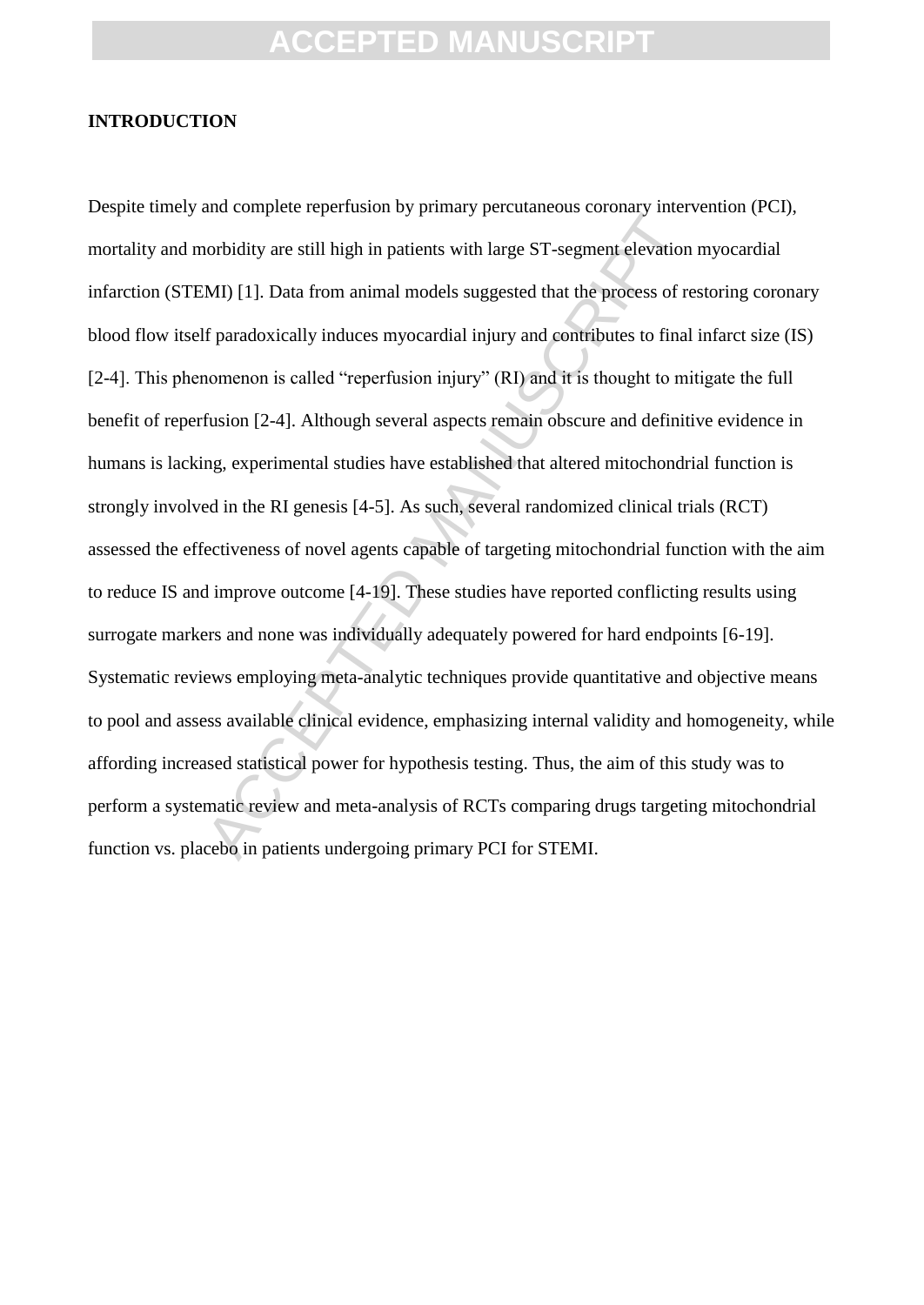#### **METHODS**

We developed a systematic review and meta-analysis following Preferred Reporting Items for Systematic reviews and Meta-Analyses (PRISMA) amendment to the Quality of Reporting of Metaanalyses (QUOROM) statement [20-23]. The protocol for this study was previously published on an international prospective register for systematic reviews (PROSPERO) with the number: CRD42016033085.

#### **Search strategy**

ews and Meta-Analyses (PRISMA) amendment to the Quality of<br>
ROM) statement [20-23]. The protocol for this study was previous<br>
ospective register for systematic reviews (PROSPERO) with the r<br>
085.<br>
y<br>
diologists (RP, SB) in Two expert cardiologists (RP, SB) independently and systematically searched (MESH strategy) MEDLINE, Cochrane Library, Google Scholar and Biomed Central for RCTs comparing drugs against the RI vs. placebo in patients with STEMI. The terms searched were: (reperfusion injury) AND ((PCI) OR (percutaneous coronary intervention) OR (ST elevation myocardial infarction) OR (STEMI) OR (myocardial infarction)). Details of the search strategy are reported in the appendix online. The research was carried out in December 2015.

### **Selection criteria**

Shortlisted studies were retrieved as full articles and appraised independently by two unblinded reviewers (GC, FO), with divergences resolved after consensus, according to the following inclusion criteria: i) English language; ii) enrollment of STEMI patients; iii) reperfusion strategy by primary PCI; iv) randomized treatment allocation; v) comparison of agent/drug against RI vs. placebo/gold standard treatment; vi) at least 50 patients. Exclusion criteria were: i) duplicate reports failing to report additional or extended clinical outcomes, ii) lack of outcome data beyond hospitalization; iii) equivocal or non-random treatment allocation. Finally, selected studies were analysed by two independent reviewers (PP, GM) to establish if the experimental drug did or did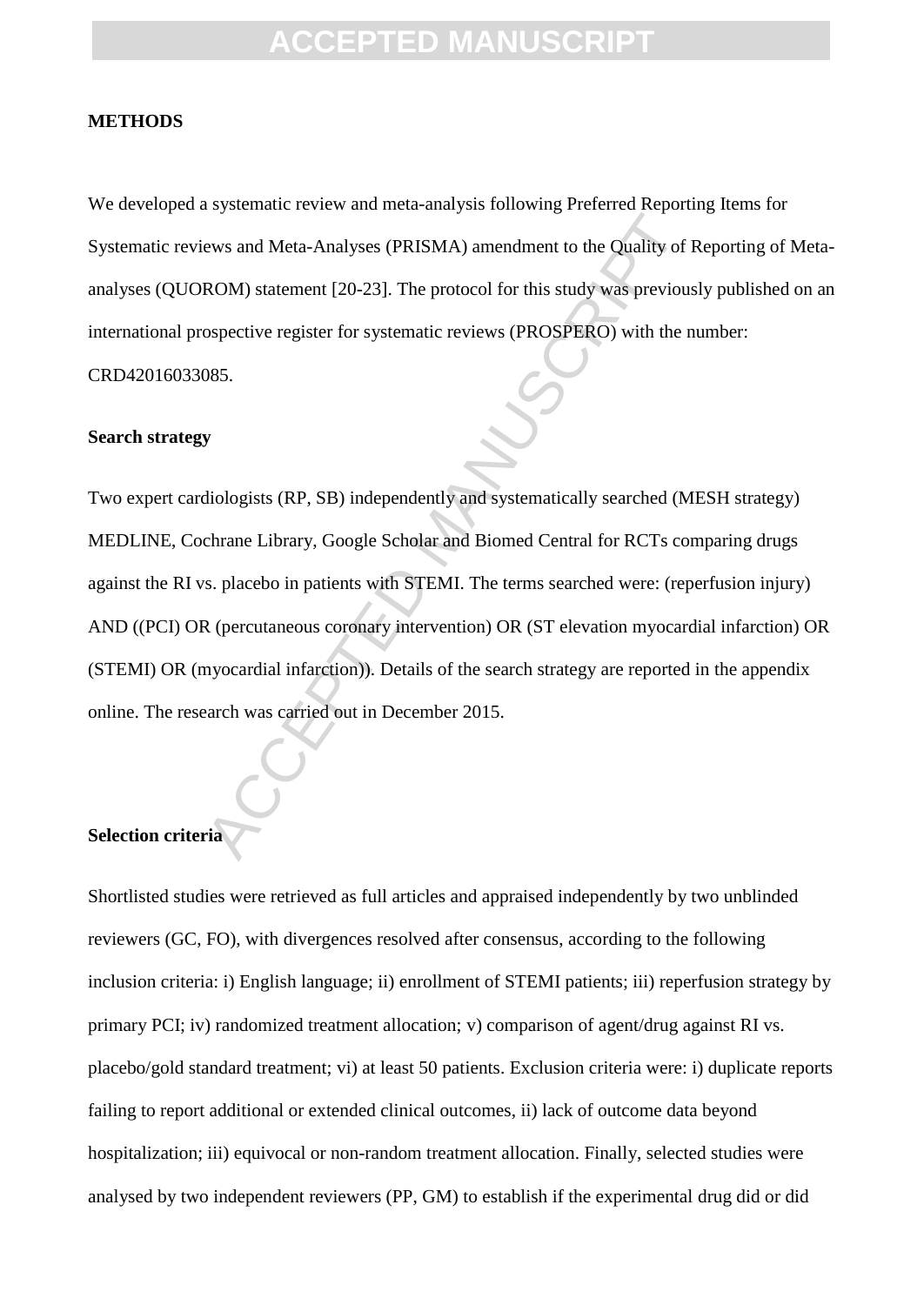ACCENSIVITY in the action against mitochondria. This adjudication vecent overview [5] and after revision of all available information studies were classified into three groups: i) direct/selective mech<br>schoolarial componen not have a mechanism of action targeting mitochondrial function (detailed description in the supplemental appendix). They checked the following items for each drug/agent: pharmacological targets, location or not of the targets in mitochondria, activation or not of mitochondrial pathways, selectivity and exclusivity in the action against mitochondria. This adjudication was performed according to a recent overview [5] and after revision of all available information regarding the agent/drug. The studies were classified into three groups: i) direct/selective mechanism of action targeting a mitochondrial component/pathway; ii) indirect/unspecific mechanism of action targeting mitochondrial component/pathway; and iii) mechanism of action not targeting mitochondria. The present study focused its attention on the first two groups.

### **Data abstraction, endpoints, contact with authors**

The reviewers (RP, SB, GC, FO) independently abstracted data. In the case of incomplete or unclear data, authors were contacted obtaining missing information. In addition, for the studies of Jones et al. and Lonborg et al., a longer follow-up was available (36 vs. 12 months and 12 vs. 1 months, respectively) and it was included in our analysis [16-17]. The primary endpoint of the analysis was the incidence of cardiovascular death. Secondary endpoints were: all-cause death, hospital readmission for heart failure (HF) and left ventricular ejection fraction (LVEF). We performed a pre-hoc stratification of studies according to mechanism of action (direct/selective vs. indirect/unspecific). Additional analyses were performed after stratification of studies according to the following criteria: i) administration of cyclosporine, ii) administration of nicorandil, iii) follow-up length <12 vs.  $\geq$ 12 months iv) indirect/unspecific drugs after exclusion of the study of Pizarro et al. [15].

#### **Internal validity and quality appraisal**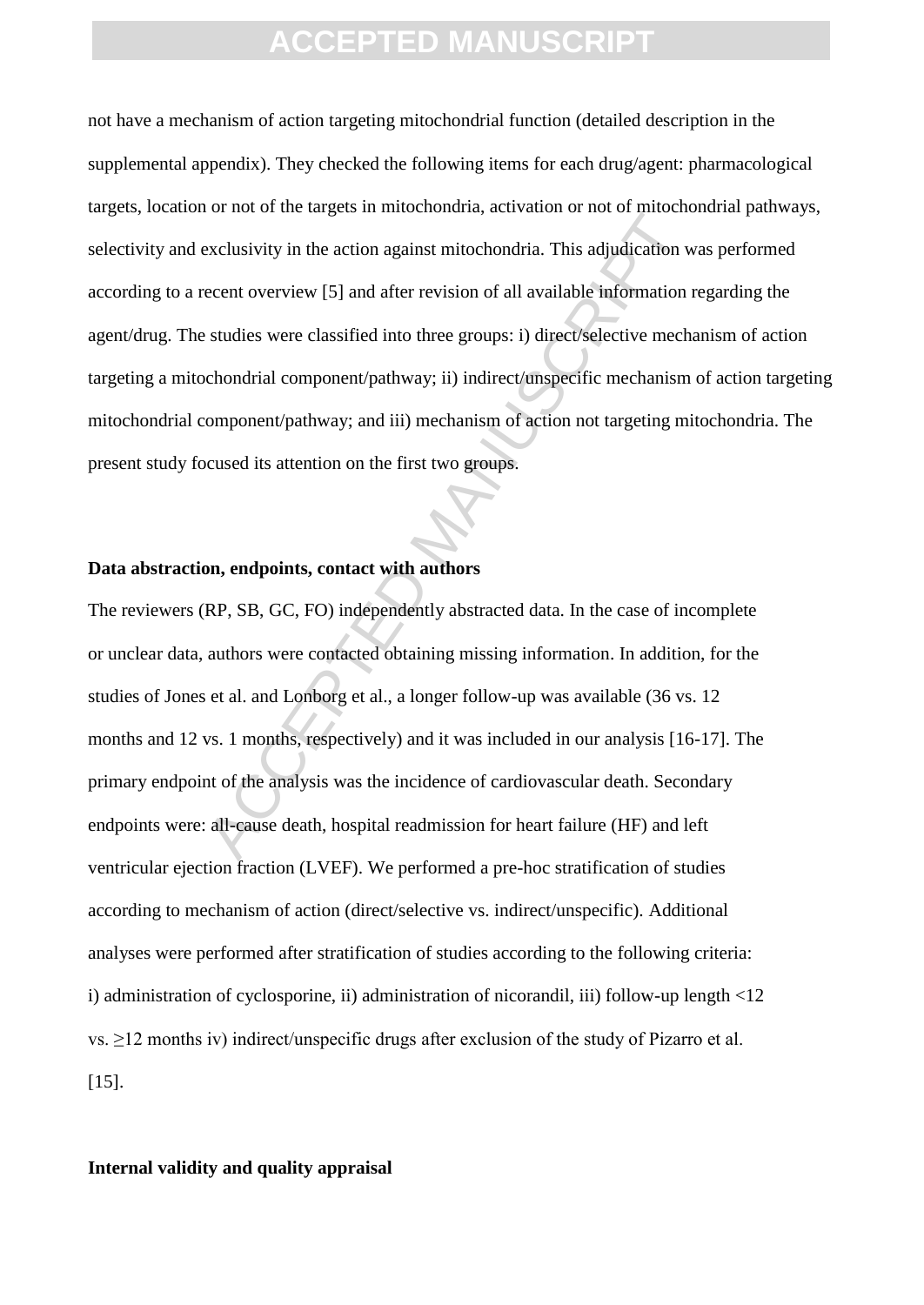Final of the anti-particle and the papers. Modes in order to take into account the specific features of included st<br>sit in order to take into account the specific features of included st<br>acted and appraised study design, s Two unblinded reviewers (RP, SB) evaluated the quality of included studies using prespecified electronic forms that were piloted over the first 3 cases. No studies were excluded on the basis of this analysis. The same authors independently verified the eventual exclusion of some studies analyzing references from all the papers. Modifying the MOOSE item list in order to take into account the specific features of included studies, we separately abstracted and appraised study design, setting and data sources. Hence, following the Cochrane Collaboration approach we evaluated for each RCT the risk of analytical, selection, adjudication, detection, and attrition bias (expressed as low, moderate, or high risk of bias, as well as incomplete reporting leading to inability to ascertain the underlying risk of bias).

### **Data analysis and synthesis**

Continuous variables were reported as mean (±SD) or median [interquartile range]. Categorical variables were expressed as number and percentage. The endpoints were expressed as an odds ratio (OR). Point estimates and standard errors were calculated and combined by the generic inverse variance method [24], computing risk estimates with 95% confidence intervals according to logarithmic transformation of the hazard measures. Considering the high likelihood of between-study variance, we used a random effect model. Statistical heterogeneity was assessed using the Cochran's Q test. This statistic was complemented with the  $I^2$  statistic, which quantifies the proportion of total variation across studies that is due to heterogeneity rather than chance. A value of  $I^2$  of 0 to 25 % represents insignificant heterogeneity, 26 to 50 % low heterogeneity, 51 to 75 % moderate heterogeneity, and  $>75$  % high heterogeneity [25]. To test the difference between subgroup analyses the  $\text{Chi}^2$  test has been used. Finally, random effect meta-regression analysis was performed to assess the effect of several potential confounding factors (sex, anterior MI, glycoprotein IIb/IIa inhibitor, baseline TIMI flow 0-1, smoking, dyslipidemia, prior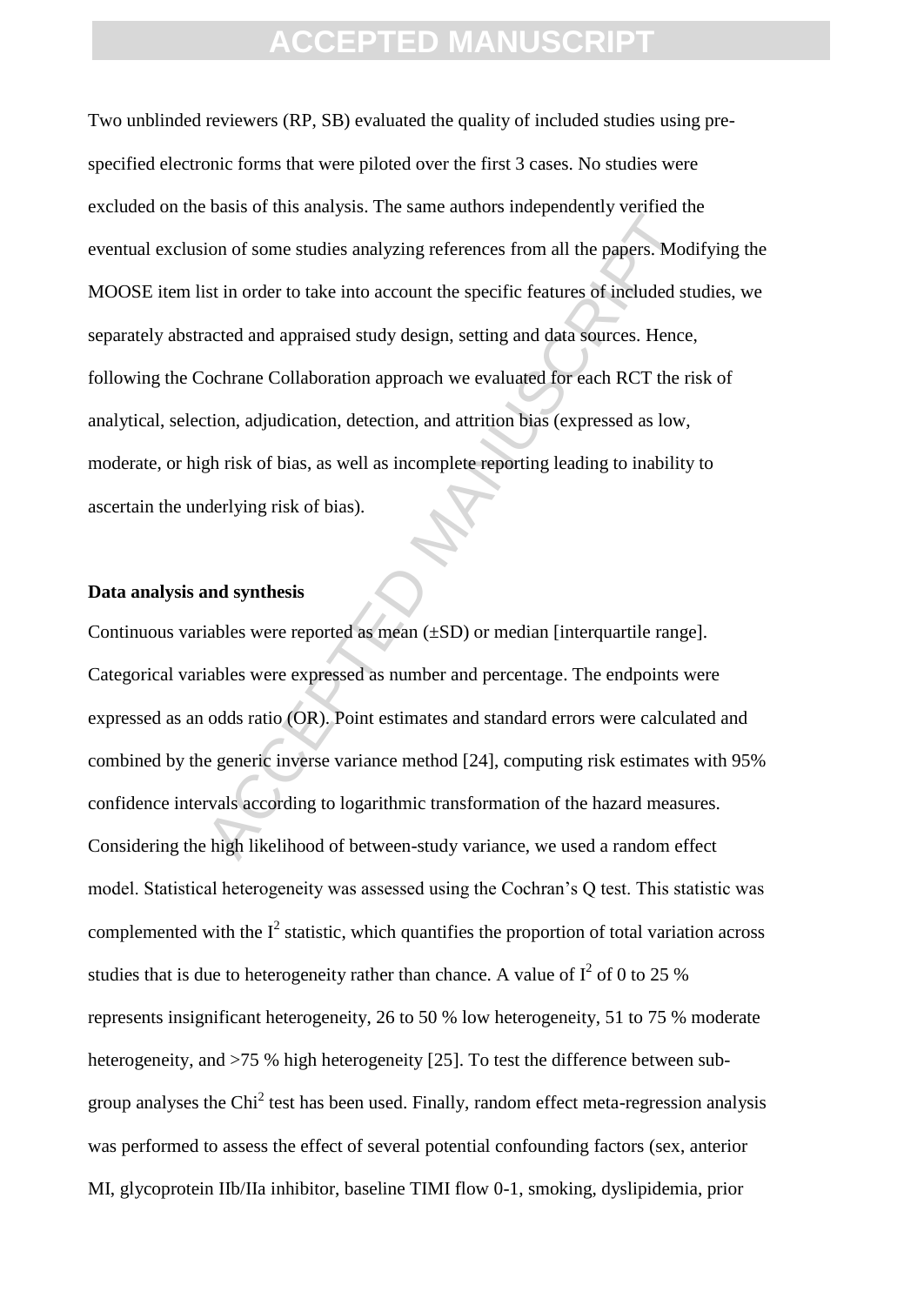MI, stent implantation, thrombus-aspiration, diabetes, hypertension) on results. Publication bias was appraised by graphical valuation of funnel plots and through Begg and Mazumdar rank correlation, Egger's regression intercept, and Duval and Tweedie trim and fill [26]. Prometa (Internovi, Cesena, Itay) and RevMan 5 (The Cochrane Collaboration, The Nordic Cochrane Centre, Copenhagen, Denmark) software were used for statistical analyses.

CCEPTED MANUSCRIPT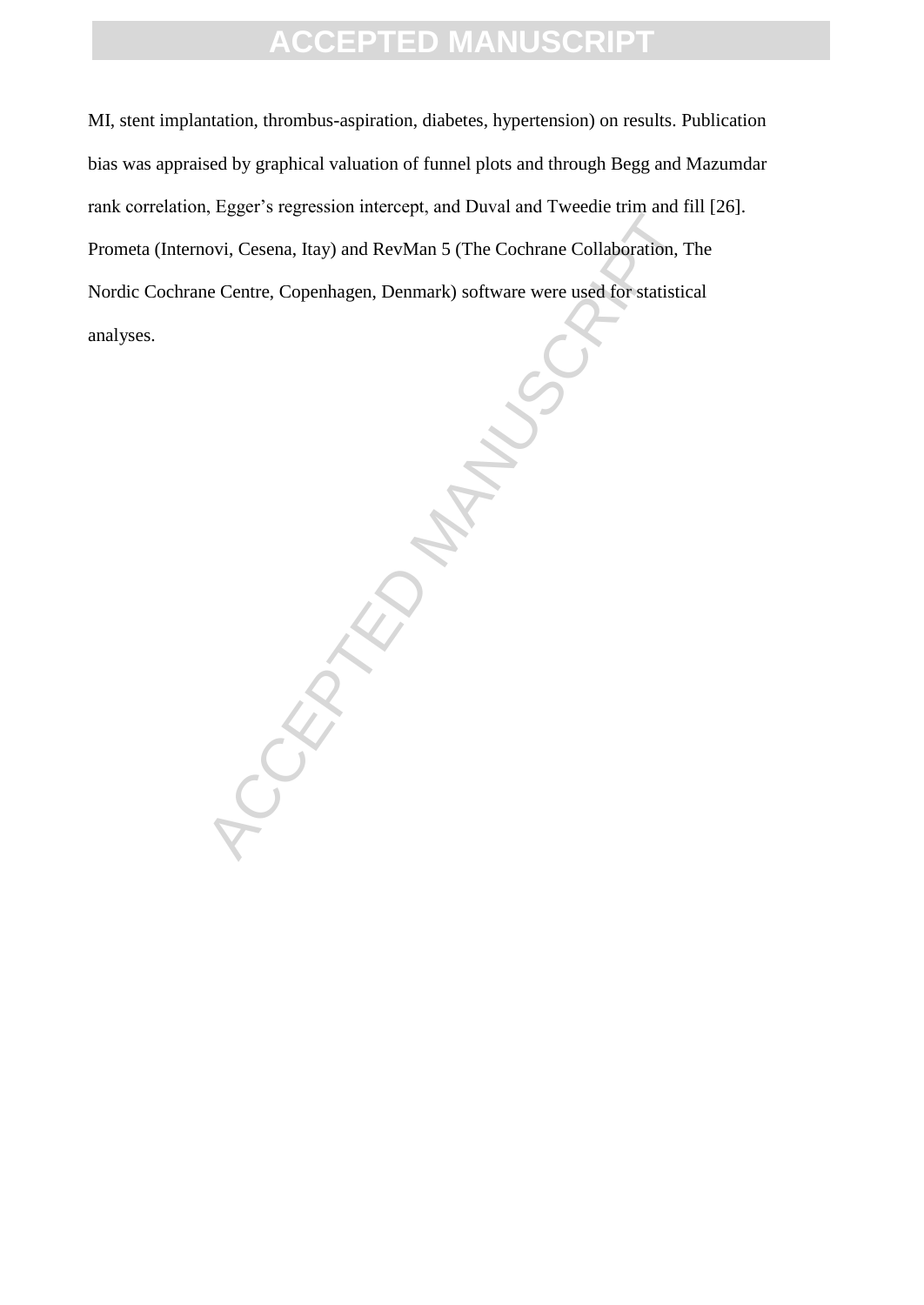#### **RESULTS**

#### **Search results and study selection**

and state) stated 948 citations (Figure 1). Shortlisted citations<br>necked at the title/abstract level excluding 889 papers (Figure 1). Comaining 45 studies were checked for compliance to inclusion/ex<br>1). Finally, we identif The database search yielded 948 citations (Figure 1). Shortlisted citations were retrieved and checked at the title/abstract level excluding 889 papers (Figure 1). Complete articles for the remaining 45 studies were checked for compliance to inclusion/exclusion criteria (Figure 1). Finally, we identified 25 eligible trials meeting our inclusion/exclusion criteria of which 10 were excluded because the experimental drug was not targeting mitochondria. A total of 15 studies were included in qualitative and quantitative metaanalysis (Table 1, Figure 1). Overall, 8 (53%) studies were double blind [7, 9-12, 16-18], 4 (27%) single blind [6, 13, 15] and 3 (20%) open label [8, 14,19]. Of note, reviewers largely debated about classification of the study by Lincoff et al. and inclusion of the study by Pizarro et al. [9,15] (see online supplemental for more details). Finally, they decided to classify the first as direct/selective mechanism of action and to include the second, but as indirect/unspecific mechanism of action.

### **Baseline characteristics**

Overall, 5864 patients were randomized and 5680 (97%) patients were included in the final analysis (Table 1). Six studies randomized 1774 subjects to treatment with an experimental drug with direct/selective mechanism of action against mitochondrial component/pathways (Table 1). Three studies used cyclosporine, whereas in 3 studies other drugs were administered (delcasertib, MTP-131, TRO40303). Conversely, 9 studies randomized 1329 patients to an experimental drug with an indirect/unspecific mechanism of action against mitochondrial component/pathways (metoprolol, atrial natriuretic peptide, nicorandil, exenatide, doxycycline, nitrite). The mean age of the population was  $61\pm1$  years old (Table 1). Anterior MI was present in 3802 (66%) patients. Baseline TIMI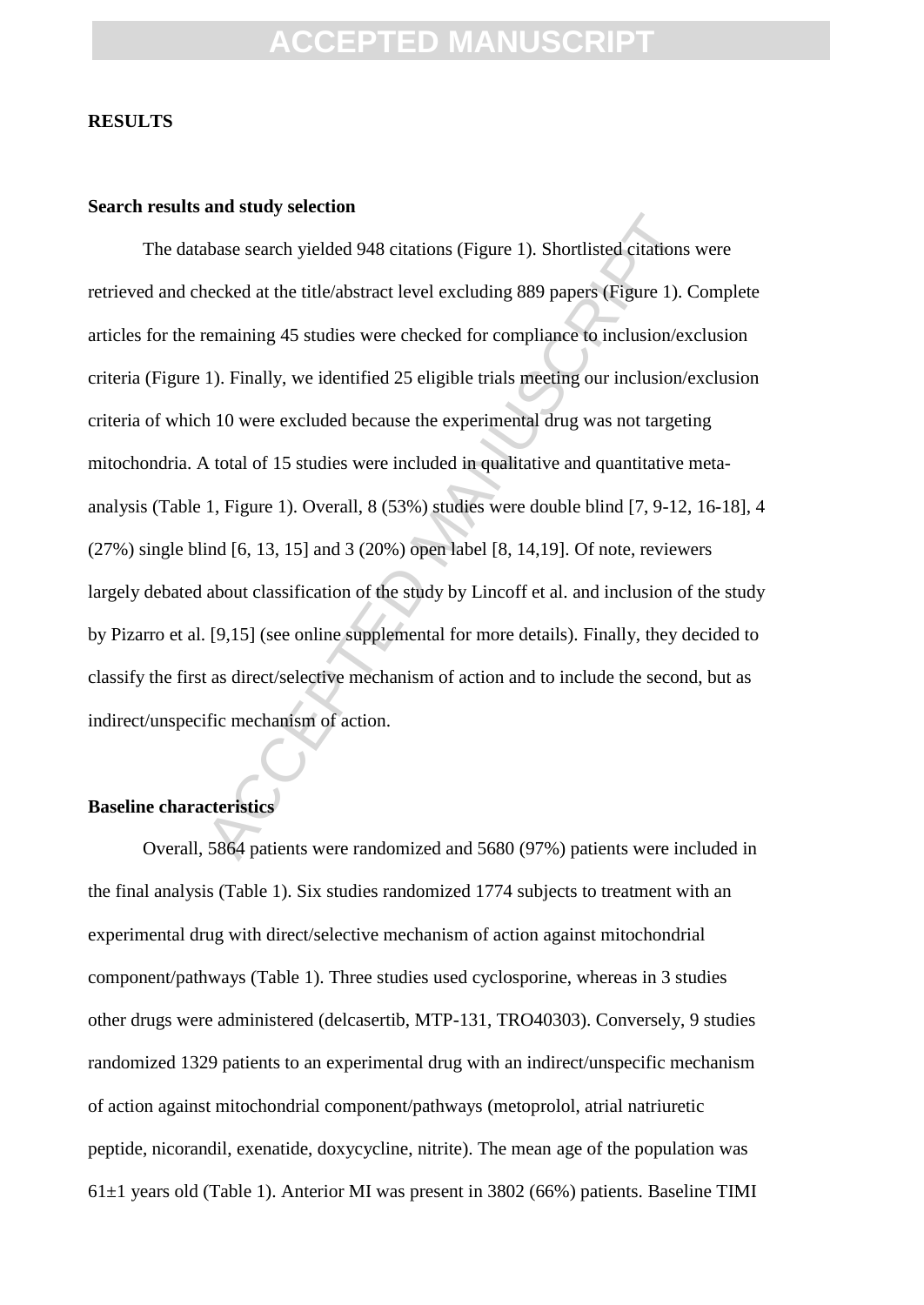flow grade was 0-1 in 4693 (82%) patients. The use of glycoprotein IIb/IIIa inhibitors and thromboaspiration was relatively common (37% and 35% of patients, respectively).

#### **Cardiovascular mortality**

**r mortality**<br>
the pooled effect estimate analysis showed a non-significant reduced mortality (OR 0.9, 95%CI 0.7-1.17, p=0.4,  $I^2$ =10%) in patients rative drugs targeting mitochondrial function (Figure 2). Interesting st Overall, the pooled effect estimate analysis showed a non-significant reduction in cardiovascular mortality (OR 0.9, 95%CI 0.7-1.17,  $p=0.4$ ,  $I^2=10%$ ) in patients randomly allocated to receive drugs targeting mitochondrial function (Figure 2). Interestingly, after stratification of studies according to the mechanism of action, we found that indirect/unspecific drugs had a significant effect (OR 0.65, 95%CI 0.46-0.92, p=0.02,  $I^2$ =0%), whereas the direct/selective ones did not (OR 1.18, 95%CI 0.86-1.61, p=0.3,  $I^2$ =3%) (Figure 2). The difference between the two subgroups reached statistical significance  $(p=0.01)$  (Figure 2).

### **All-cause mortality**

All-cause mortality was not affected by the treatment (OR 0.92, 95%CI 0.69-1.23,  $p=0.58$ ,  $I^2=37$ %) (Figure 2). Limiting the analysis to indirect/unspecific drugs, we observed a statistically significant reduction of all-cause mortality (OR 0.69, 95%CI 0.52- 0.92, p= $0.01, I^2$ = $0\%$ ) (Figure 2).

#### **Hospital readmission for heart failure**

Hospital readmissions for HF were significantly reduced (OR 0.64; 95%CI 0.45- 0.92,  $p=0.01$ ,  $I^2$ =59%) in patients randomly allocated to receive drugs targeting mitochondrial component/pathways (Figure 3). The overall effect was principally driven by studies of drugs with indirect/unspecific mechanism of action (OR 0.41; 95%CI 0.28-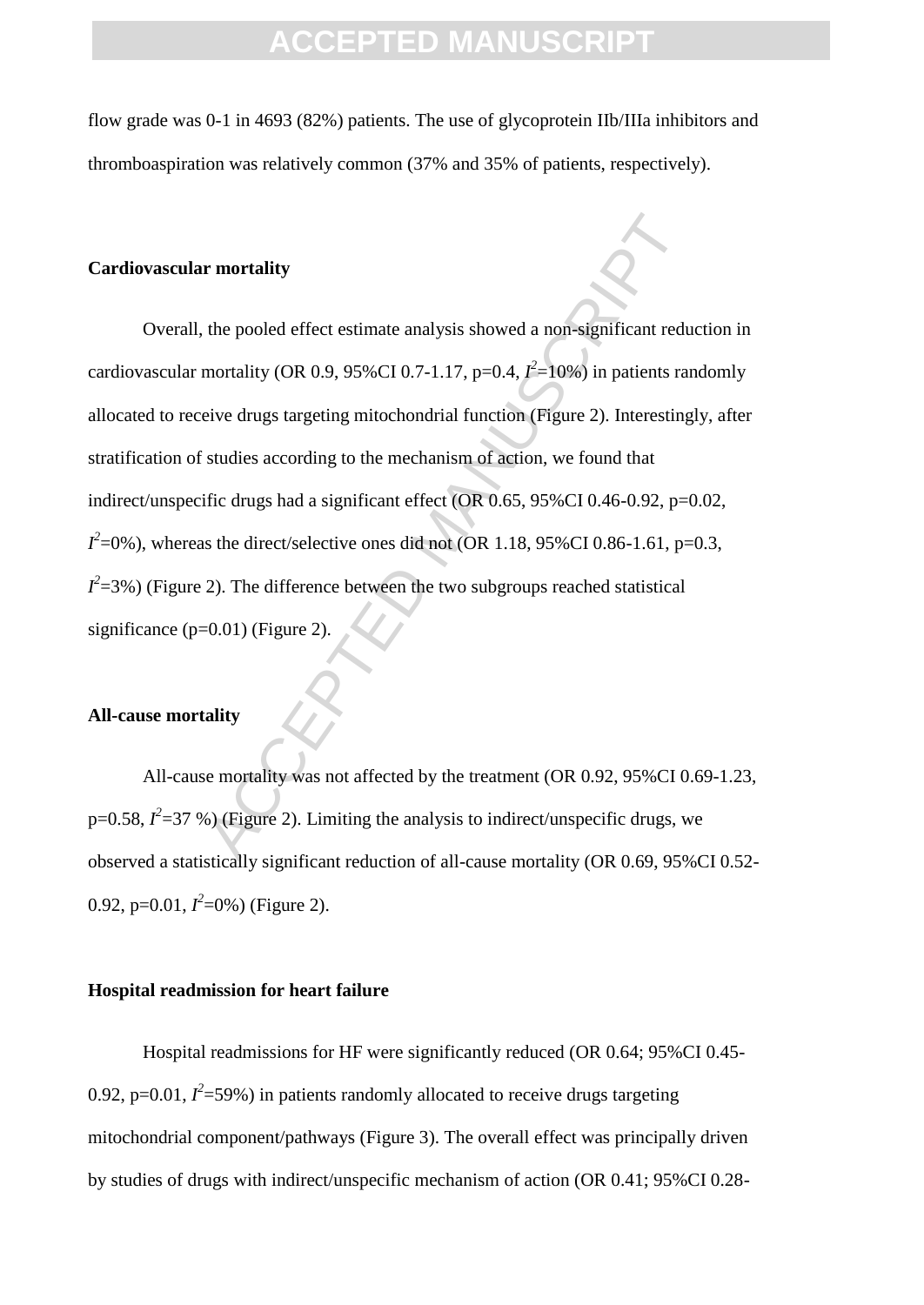0.60; p<0.00001,  $I^2$ =17% vs. OR 1.03, 95%CI 0.77-1.37, p=0.85,  $I^2$ =15%, Chi<sup>2</sup> test for the difference  $p=0.0002$ ).

#### **Left ventricular ejection fraction**

alternation of drugs targeting mitochondrial function demonstrate<br>
EF as compared to placebo (OR 1.44; 95% CI 1.15-1.82; p=0.002,<br>
effect was due to studies randomizing to indirect/unspecific drug<br>
09-2.05, p=0.01) as com The administration of drugs targeting mitochondrial function demonstrated an increase in LVEF as compared to placebo (OR 1.44; 95% CI 1.15-1.82; p=0.002,  $I^2$ =80%) (Figure 3). This effect was due to studies randomizing to indirect/unspecific drugs (OR 1.49, 95%CI 1.09-2.05, p=0.01) as compared to the others (OR 1.40, 95%CI 0.96-2.05, p=0.08), although the difference between the two subgroups did not reach statistical significance  $(p=0.8)$  (Figure 3).

### **Additional analyses**

Additional analyses are detailed in the online appendix. Briefly, the administration of cyclosporine or nicorandil vs. placebo did not affect study outcomes (see Figure 1 and 2 in Ref [27]). A reduction in hospital readmission for HF was more evident in studies with follow-up length  $\geq$ 12 months (see Figure 4, 5 and 6 in Ref [27]). Excluding the study by Pizarro et al. (metoprolol) [15], we did not observe significant differences in our results (see Figure 3 in Ref [27]). Finally, random effects meta-regression disclosed no significant interaction between confounding factors and the administration of drugs targeting mitochondrial function and outcomes (Supplemental Table 3). Especially, baseline TIMI flow >1, thromboaspiration and glycoprotein IIbIIIa inhibitor did not affect the relationship between experimental drug and outcome.

#### **Publication bias**

There was no evidence of publication bias (supplemental online).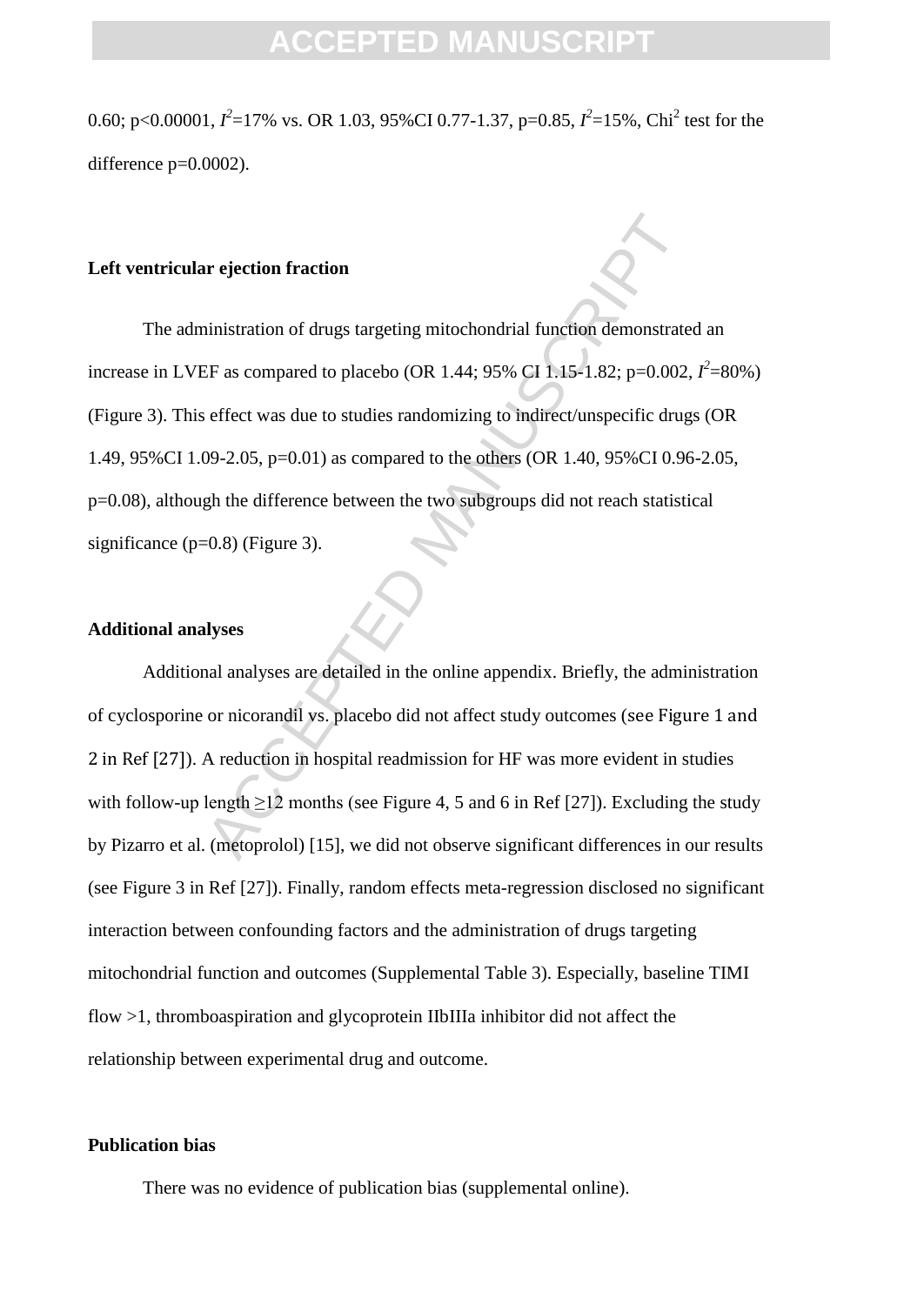#### **DISCUSSION.**

The and the number of painting and program is manifology and control and the number of patients developing HF is increasing [1-3,2]<br>clearly on demand to further reduce IS and preserve LVEF, therebe. A field of cardiovascul In the last decades, we observed a significant and progressive mortality reduction in STEMI patients receiving coronary reperfusion by primary PCI [1]. Nevertheless, mortality after STEMI is still not negligible and the number of patients developing HF is increasing [1-3,28]. As such, new treatments are clearly on demand to further reduce IS and preserve LVEF, thereby improving clinical outcome. A field of cardiovascular research pursuing this ambitious aim is termed "cardioprotection", based on the hotly debated concept of lethal RI and on the application of strategies and/or drugs able to reduce it [2-5]. Although it is still debated by some authors, mitochondrial function is considered the crucial mediator of RI [4-5]. Consequently, it is not surprising that several RCTs with drugs targeting mitochondrial function have been conducted in the recent past [6-19]. The major characteristics of these studies can be summarized as follows: i) selection of agents against mitochondrial component/pathways; ii) positive results of the agent in preclinical investigations; iii) inclusion of selected series of STEMI patients being "proof-of concept" investigations; iv) surrogate markers of left ventricle (LV) salvage or LV function or IS as primary endpoint; v) absence of persuasive results to demonstrate the effectiveness of the experimental treatment. In addition, all of these trials were underpowered for hard clinical endpoints. The reasons for this failure are multiple and not the aim of our study [28]. Surely, discrepancies in the dose of the experimental drug, of the timing of its administration and of the patient's selection (e.g. location of MI, spontaneous coronary reperfusion, time between symptom's onset and reperfusion) played a crucial role in these mixed or neutral results [29].

The purpose of the present meta-analysis was to collect data from each RCT to assess the presence of benefit on hard endpoints deriving from the administration of experimental drug against mitochondrial component/pathways. The strengths of our work are the selection of agents, the adjudication of the mechanism of action by experts in the field of mitochondrial function, the collection of original data from authors, the largest sample size for a study in this topic and the low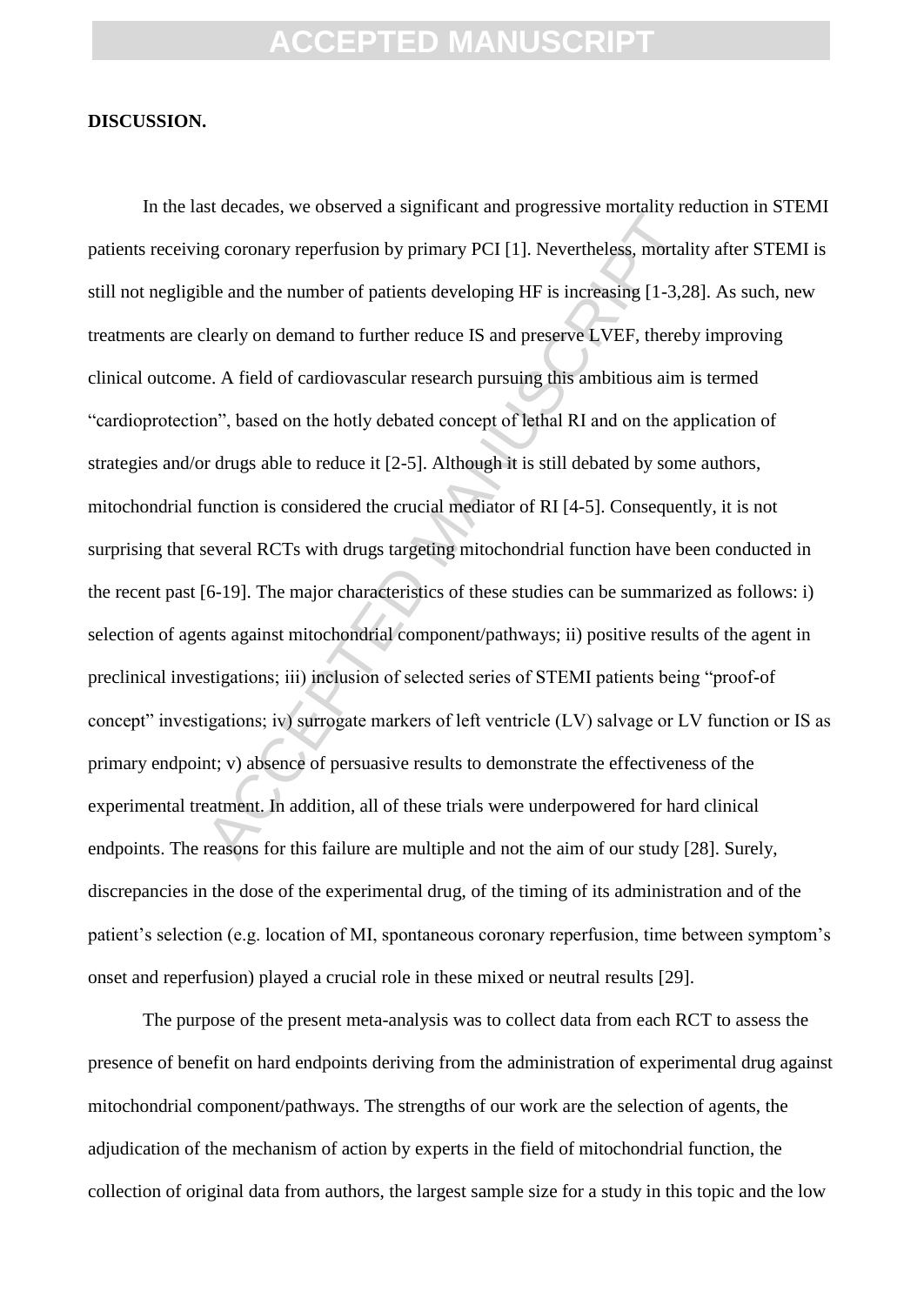degree of heterogeneity (expressed as  $I^2\%$ ) in the majority of the analyses. Overall, we did not demonstrate a significant reduction in either cardiovascular or all-cause mortality. The administration of experimental drugs targeting mitochondrial function in STEMI patients did not affect mortality. This neutral effect was observed despite the significant improvement in LVEF and the reduction in HF hospital readmissions. We may speculate that the benefit in terms of LVEF preservation and HF reduction is too small to translate into a mortality advantage or that the study population and/or the number of deaths are not adequate to observe a significant difference. In addition, we have a follow-up length >12 months only in 7 studies and the short follow-up could be limited the benefit in terms of mortality due to HF hospital readmission reduction.

This neutral effect was observed despite the significant improver<br>This neutral effect was observed despite the significant improver<br>HF hospital readmissions. We may speculate that the benefit in to<br>HF reduction is too smal The major novelty of our work is the focus on drugs targeting mitochondrial function. This is the first attempt to classify drugs according the mechanism of action against mitochondria and to investigate their effectiveness. The pathophysiological rationale derives from previous and recent studies suggesting that most critical subcellular signalling of lethal RI are located in mitochondria components and/or pathways [4-5]. Interestingly, we did not observe any benefit from the administration of drugs with a mechanism of action direct and selective for mitochondrial targets. Conversely, drugs with a broad-spectrum mechanism of action reduced all clinical endpoints, including cardiovascular and all-cause mortality. Furthermore, the findings were also confirmed after the exclusion of the study by Pizarro et al. where patients were randomized to metoprolol vs. placebo (questionable effect against mitochondrial targets) [15]. These findings could be interpreted as indirect evidence against RI. We may infer that RI is not important or that it is not a major determinant of prognosis in humans. Nicorandil, exenatide, metoprolol, nitrite, doxycycline and atrial natriuretic peptide have multiple physiological effects which could have improved LVEF or reduced mortality and HF, independently from any effect on RI [12-19]. Alternatively, the results of this study could be viewed as proof against mitochondrial involvement in RI. Nevertheless, we may hypothesize that the targets of drugs with presumed direct/selective mechanisms of action against mitochondria were in fact not directed primarily at key factors in the RI genesis, as recent evidence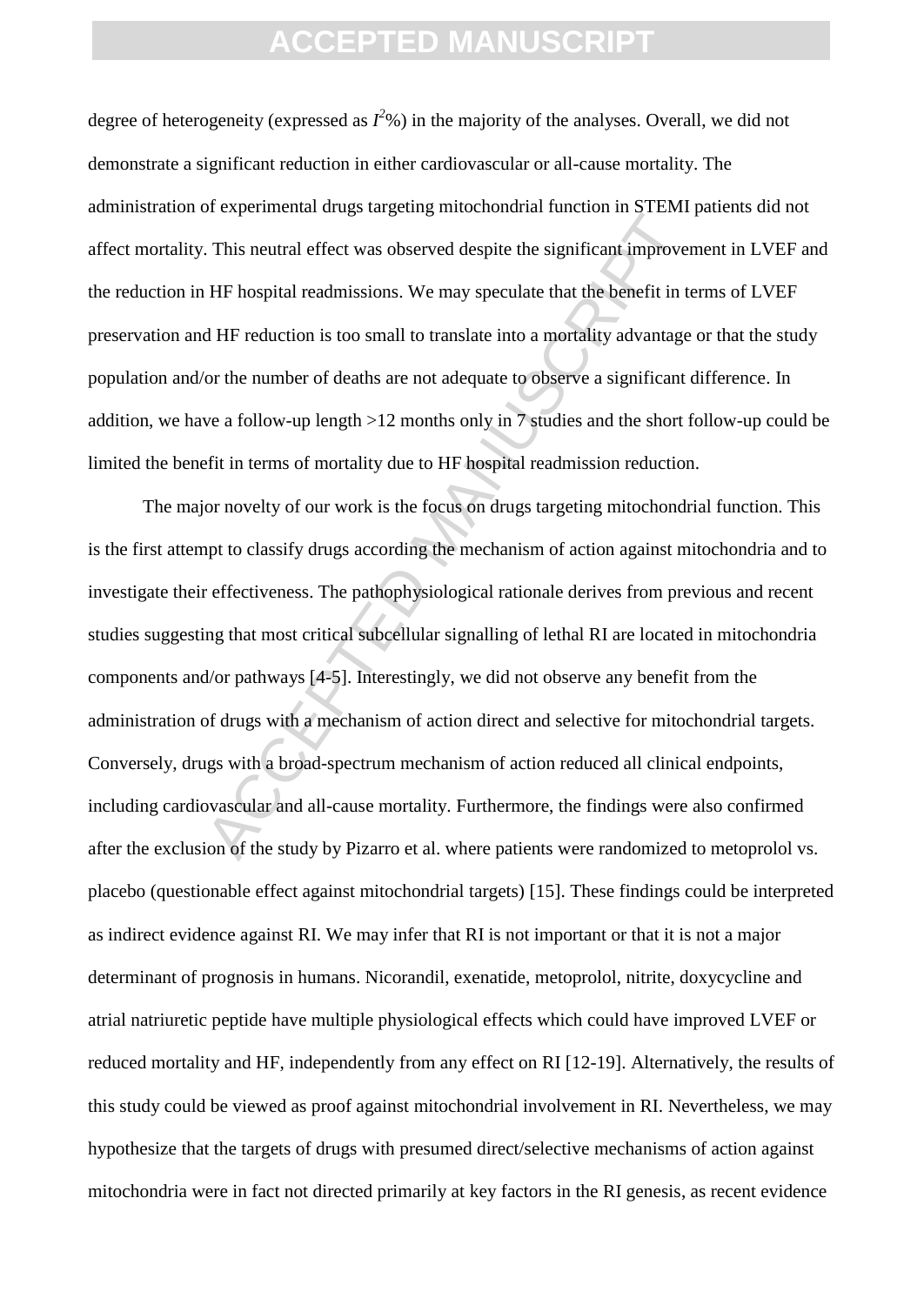suggest for cyclosporine and TRO40303 [4,30-31]. Finally, our findings should be also interpreted in context with the results from mechanical strategies of cardioprotection (post and remote conditioning) [32]. We cannot exclude that components and pathways involved in myocardial necrosis during myocardial ischemia and reperfusion are multiple. Accordingly, a broad-spectrum approach (e.g. the recently proposed "combination reperfusion therapy") could be more effective as compared to a single-target approach [5]. Besides such intriguing speculations, further studies are clearly warranted either in pre-clinical and clinical setting [29-34].

#### **Study limitations**

Expressional ischemia and reperfusion are multiple. Accordingly, and myocardial ischemia and reperfusion are multiple. Accordingly, the recently proposed "combination reperfusion therapy") could be imple-target approach [5 Our results suffer from those limitations which are inherent to all meta-analytic techniques including particularly heterogeneity in patient populations, different study drug regimens, and variable endpoint definitions across studies. This mainly applies to the different criteria employed to assess IS. Due to variable definitions and methods (cardiac magnetic resonance, troponin T or I or creatine kinase release) across studies, we are not able to give a comprehensive estimate of effect on IS. In addition, despite the inclusion of 15 studies, our final study population (5680 STEMI patients) remains underpowered to draw final conclusions on mortality. Consequently, subgroup analyses should be considered hypothesis-generating and require further confirmations. Finally, since non-fatal endpoints were included in the analysis, competing risk should be accounted for in the analysis, but data to calculate them were not available.

#### **Conclusions**

Administration of drugs targeting mitochondrial function in STEMI patients undergoing primary PCI appear to have no effect on mortality, but may reduce hospital readmission for HF. The drugs with a broad-spectrum mechanism of action seem to be more effective in reducing adverse events.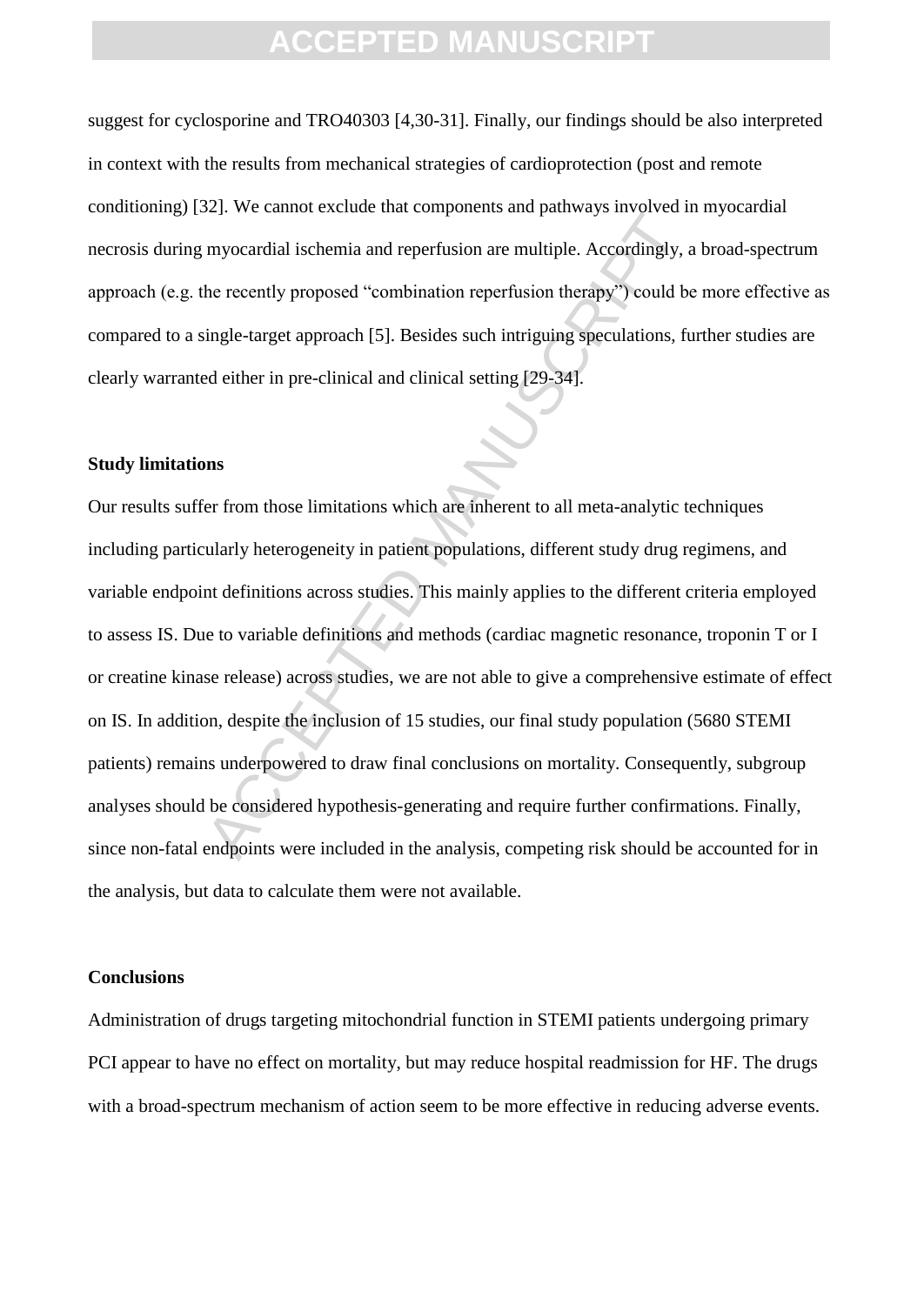#### **REFERENCES**

- 1. ESC/EACTS Guidelines on myocardial revascularization. Eur Heart J. 2014;35:2541-2619.
- 2. Fröhlich GM, Meier P, White SK, Yellon DM, Hausenloy DJ. Myocardial reperfusion injury: looking beyond primary PCI. Eur Heart J. 2013;34:1714-1722.
- 3. Yellon DM, Hausenloy DJ. Myocardial reperfusion injury. N Engl J Med 2007;357:1121– 1135.
- 14 Martin 2 and the Martin 2 matematical and the Martinskinskins (GM, Meier P, White SK, Yellon DM, Hausenloy DJ. Myocardia cooking beyond primary PCI. Eur Heart J. 2013;34:1714-1722.<br>DM, Hausenloy DJ. Myocardial reperfusi 4. Morciano G, Giorgi C, Bonora M, et al. Molecular identity of the mitochondrial permeability transition pore and its role in ischemia-reperfusion injury. J Mol Cell Cardiol. 2015;78:142-153.
- 5. Bulluck H, Yellon DM, Hausenloy DJ. Reducing myocardial infarct size: challenges and future opportunities. Heart. 2016;102:341-8.
- 6. Piot C, Croisille P, Staat P, et al. Effect of cyclosporine on reperfusion injury in acute myocardial infarction. N Engl J Med. 2008;359:473-81.
- 7. Cung TT, Morel O, Cayla G, et al. Cyclosporine before PCI in Patients with Acute Myocardial Infarction. N Engl J Med. 2015;373:1021-31.
- 8. Ottani F, Latini R, Staszewsky L, et al.; CYCLE Investigators. Cyclosporine A in Reperfused Myocardial Infarction: The Multicenter, Controlled, Open-Label CYCLE Trial. J Am Coll Cardiol. 2016;67:365-74.
- 9. Lincoff AM, Roe M, Aylward P, et al; PROTECTION AMI Investigators. Inhibition of delta-protein kinase C by delcasertib as an adjunct to primary percutaneous coronary intervention for acute anterior ST-segment elevation myocardial infarction: results of the PROTECTION AMI Randomized Controlled Trial. Eur Heart J. 2014;35:2516-23.
- 10. Atar D, Arheden H, Berdeaux A, et al. Effect of intravenous TRO40303 as an adjunct to primary percutaneous coronary intervention for acute ST-elevation myocardial infarction: MITOCARE study results. Eur Heart J. 2015;36:112-9.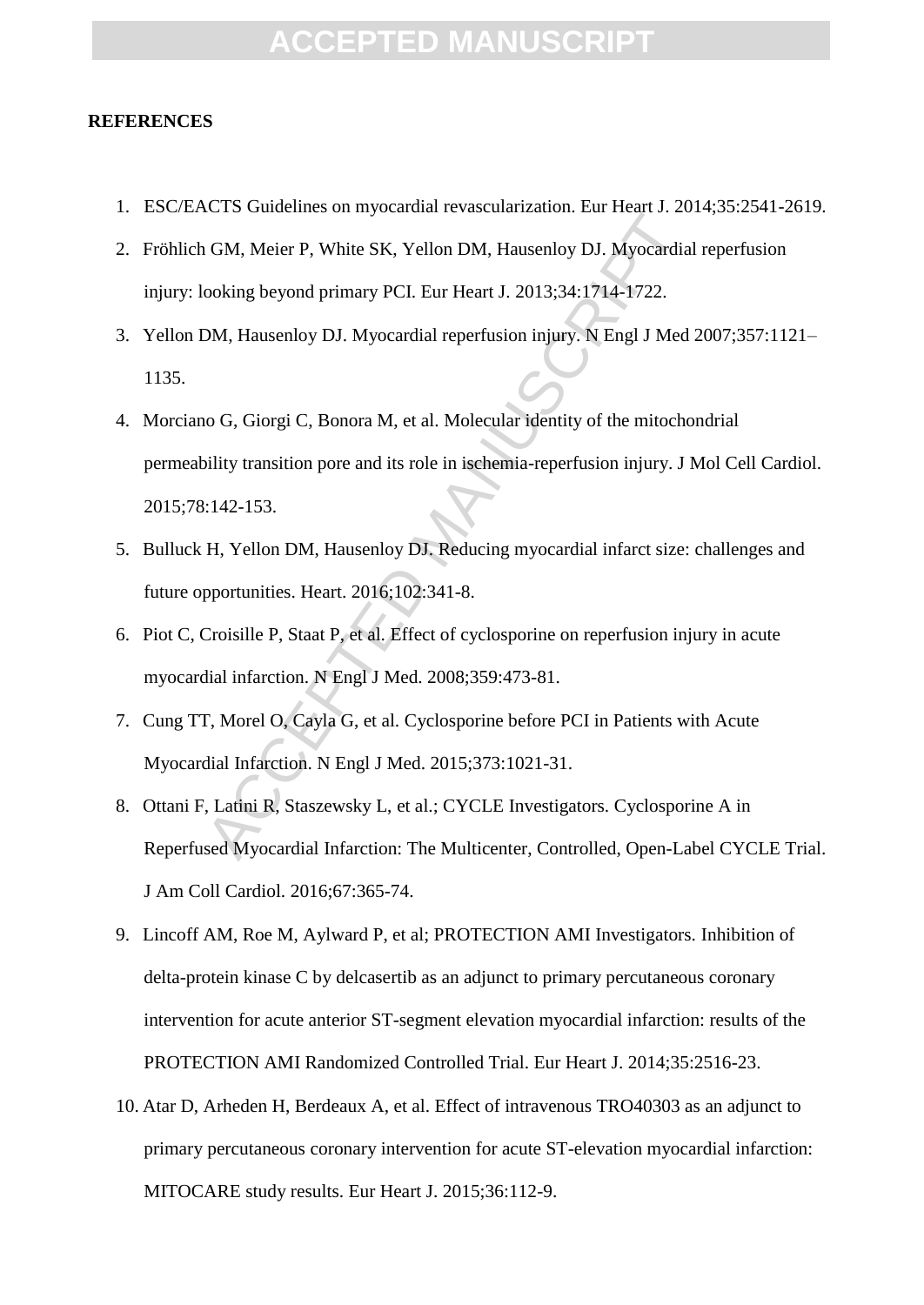- 11. Gibson CM, Giugliano RP, Kloner RA, et al. EMBRACE STEMI study: a Phase 2a trial to evaluate the safety, tolerability, and efficacy of intravenous MTP-131 on reperfusion injury in patients undergoing primary percutaneous coronary intervention. Eur Heart J. 2015 Nov 19. [Epub ahead of print].
- 12. Ishii H, Ichimiya S, Kanashiro M, et al. Impact of a single intravenous administration of nicorandil before reperfusion in patients with ST-segment-elevation myocardial infarction. Circulation. 2005;112:1284-8.
- 13. Kitakaze M, Asakura M, Kim J, et al. J-WIND investigators. Human atrial natriuretic peptide and nicorandil as adjuncts to reperfusion treatment for acute myocardial infarction (J-WIND): two randomised trials. Lancet. 2007;370:1483-93.
- 14. Lee HC, An SG, Choi JH, et al. Effect of intra-coronary nicorandil administration prior to reperfusion in acute ST segment elevation myocardial infarction. Circ J. 2008;72:1425-9.
- International of print. The all Hinduity States and the meta-<br>
and of print].<br>
Ichimiya S, Kanashiro M, et al. Impact of a single intravenous addil<br>
idil before reperfusion in patients with ST-segment-elevation myod<br>
ion. 15. Pizarro G, Fernández-Friera L, Fuster V, et al. Long-term benefit of early pre-reperfusion metoprolol administration in patients with acute myocardial infarction: results from the METOCARD-CNIC trial (Effect of Metoprolol in Cardioprotection During an Acute Myocardial Infarction). J Am Coll Cardiol. 2014;63:2356-62.
- 16. Jones DA, Pellaton C, Velmurugan S, et al. Randomized phase 2 trial of intracoronary nitrite during acute myocardial infarction. Circ Res. 2015;116:437-47.
- 17. Lønborg J, Vejlstrup N, Kelbæk H, et al. Exenatide reduces reperfusion injury in patients with ST-segment elevation myocardial infarction. Eur Heart J. 2012;33:1491-9.
- 18. Siddiqi N, Neil C, Bruce M, et al.; NIAMI investigators. Intravenous sodium nitrite in acute ST-elevation myocardial infarction: a randomized controlled trial (NIAMI). Eur Heart J. 2014;35:1255-62.
- 19. Cerisano G, Buonamici P, Valenti R, et al. Early short-term doxycycline therapy in patients with acute myocardial infarction and left ventricular dysfunction to prevent the ominous progression to adverse remodelling: the TIPTOP trial. Eur Heart J. 2014;35:184-91.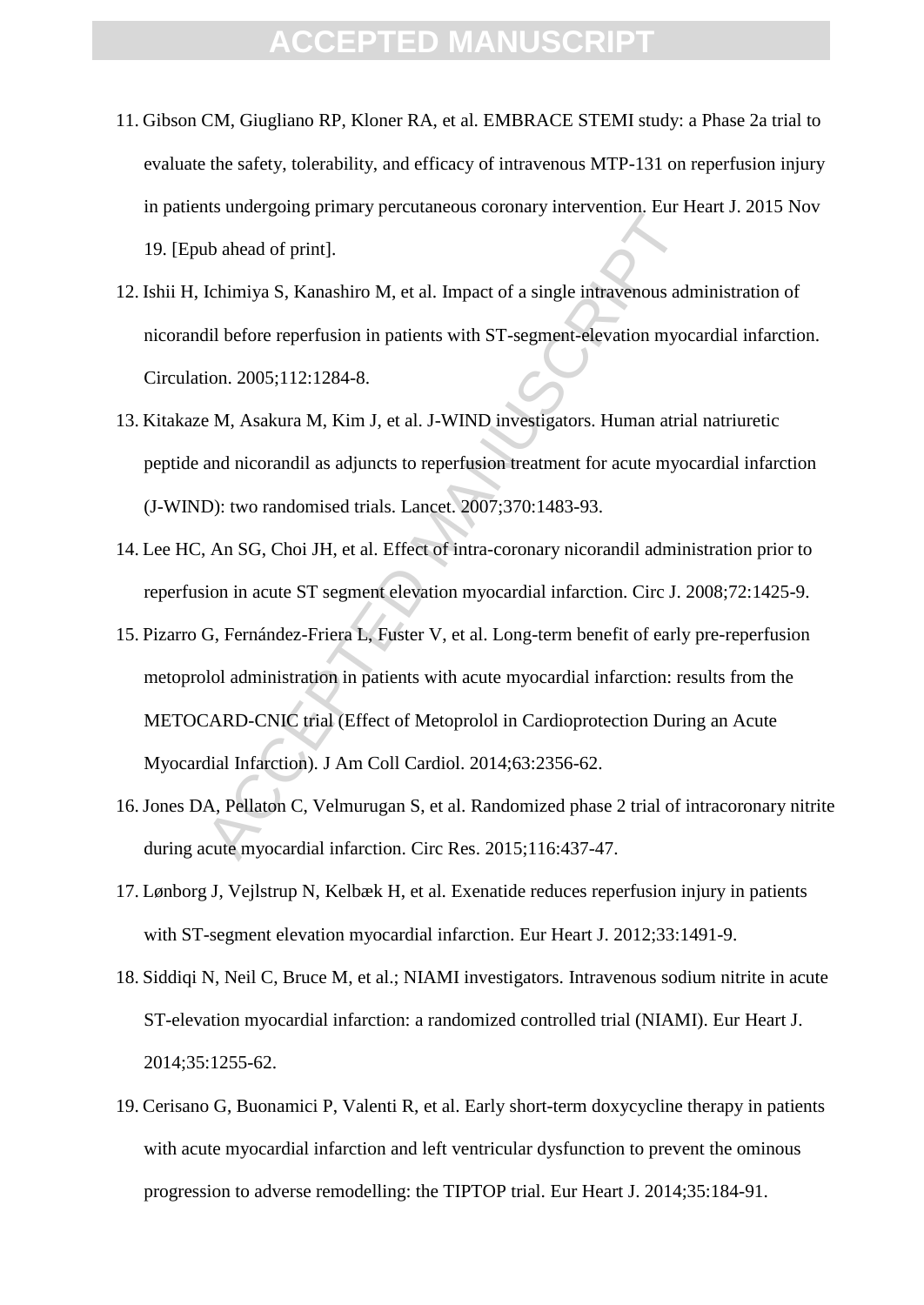- 20. Moher D, Cook DJ, Eastwood S, Olkin I, Rennie D, Stroup DF. Improving the quality of reports of meta-analyses of randomized controlled trials: the QUOROM statement. Lancet 1999;354:1896-900.
- THE TRIM JA, Morton SC, et al. Meta-analysis of observational st<br>ology: a proposal for reporting. Meta-Analysis of Observational S<br>iology (MOOSE) group, JAMA 2000;283:2008-12.<br>JPT, Green S. Cochrane Handbook for Systematic 21. Stroup DF, Berlin JA, Morton SC, et al. Meta-analysis of observational studies in epidemiology: a proposal for reporting. Meta-Analysis of Observational Studies in Epidemiology (MOOSE) group, JAMA 2000;283:2008-12.
- 22. Higgins JPT, Green S. Cochrane Handbook for Systematic Reviews of Interventions Version 5.1.0, The Cochrane Collaboration, 2009, http://handbook.cochrane.org. (2011, accessed 28 December 2015).
- 23. Liberati A, Altman DG, Tetzlaff J, et al. The PRISMA statement for reporting systematic reviews and meta-analyses of studies that evaluate healthcare interventions: explanation and elaboration. BMJ 2009;339:b2700.
- 24. DerSimonian R, Laird N. Meta-analysis in clinical trials. Control Clin Trial 1986;7:177– 188.
- 25. Higgins JP, Thompson SG, Deeks JJ, Altman DG. Measuring inconsistency in metaanalyses. BMJ 2003;327:557–560.
- 26. Cooper H, Hedges VL, Valentine JC. Handbook of Research Synthesis and Meta-Analysis. Second Edition. 2009.
- 27. Campo G, Pavasini R, Morciano G et al. The role of cyclosporine, nicorandil, metoprolol and follow-up length on reperfusion related outcomes in ST elevation myocardial infarction treated with percutaneous coronary intervention. Data in Brief [submitted].
- 28. Campo G, Saia F, Guastaroba P, et al. Prognostic impact of hospital readmissions after primary percutaneous coronary intervention. Arch Intern Med. 2011;171:1948-9.
- 29. Hausenloy DJ, Garcia-Dorado D, Erik Bøtker H, et. Novel targets and future strategies for acute cardioprotection: Position Paper of the European Society of Cardiology Working Group on Cellular Biology of the Heart. Cardiovasc Res. 2017 Mar 17. doi: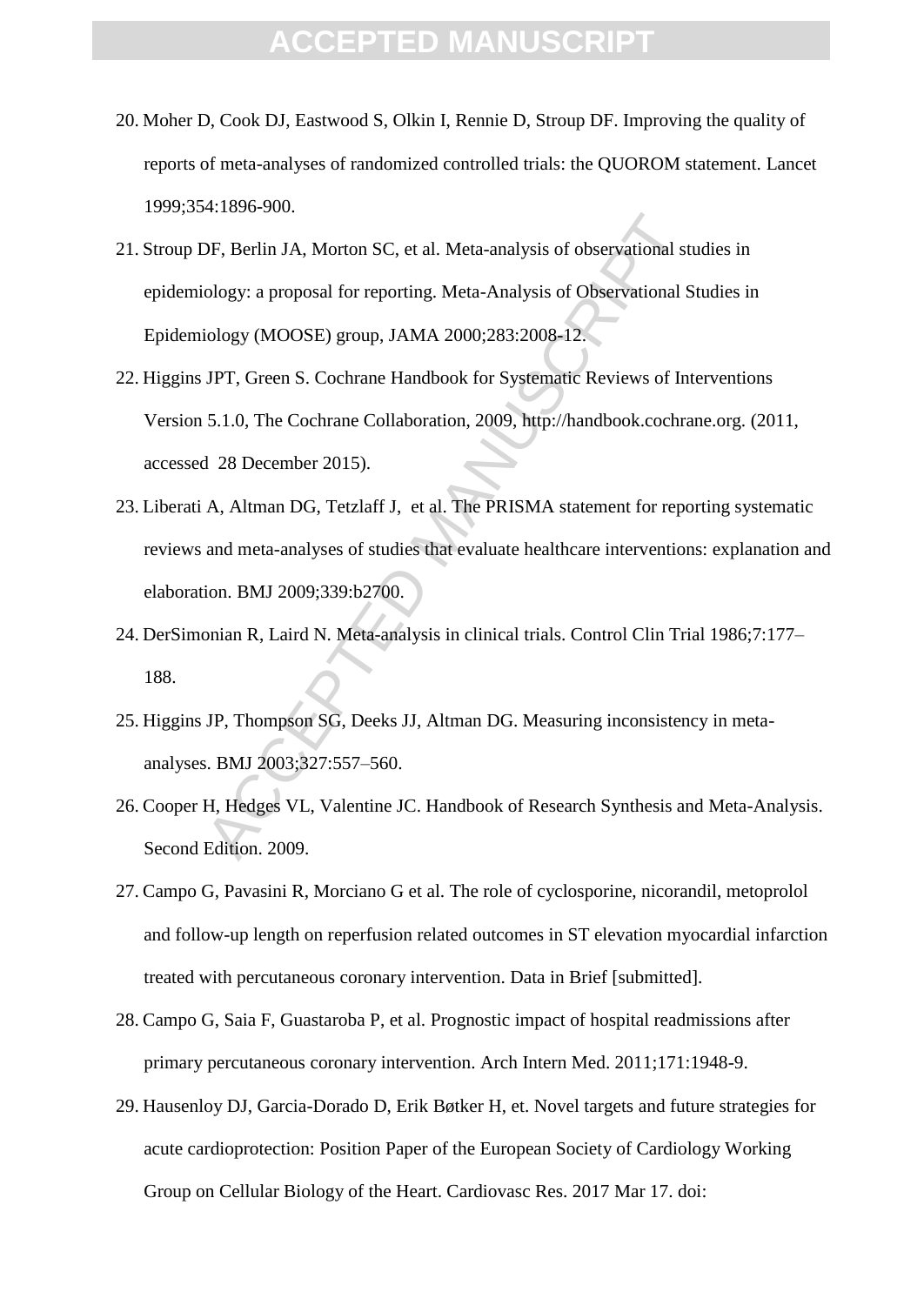#### 10.1093/cvr/cvx049

- 30. Halestrap AP, Richardson AP. The mitochondrial permeability transition: a current perspective on its identity and role in ischaemia/reperfusion injury. J Mol Cell Cardiol. 2015;78:129-141.
- 31. Campo G, Morciano G, Pavasini R, et al. Fo ATP synthase C subunit serum levels in patients with ST-segment Elevation Myocardial Infarction: Preliminary findings. Int J Cardiol. 2016;221:993-7.
- 1:129-141.<br>
G, Morciano G, Pavasini R, et al. Fo ATP synthase C subunit servith ST-segment Elevation Myocardial Infarction: Preliminary fi<br>
2016;221:993-7.<br>
S, Bejan-Angoulvant T, Angoulvant D, Prunier F. Remote ischere li 32. Le Page S, Bejan-Angoulvant T, Angoulvant D, Prunier F. Remote ischemic conditioning and cardioprotection: a systematic review and meta-analysis of randomized clinical trials. Basic Res Cardiol. 2015;110:11-9.
- 33. Hausenloy DJ, Erik Botker H, Condorelli G, et al. Translating cardioprotection for patient benefit: position paper from the Working Group of Cellular Biology of the Heart of the European Society of Cardiology. Cardiovasc Res 2013;98:7–27.
- 34. Lecour S, Bøtker HE, Condorelli G, et al. ESC working group cellular biology of the heart: position paper: improving the preclinical assessment of novel cardioprotective therapies. Cardiovasc Res. 2014;104:399-411.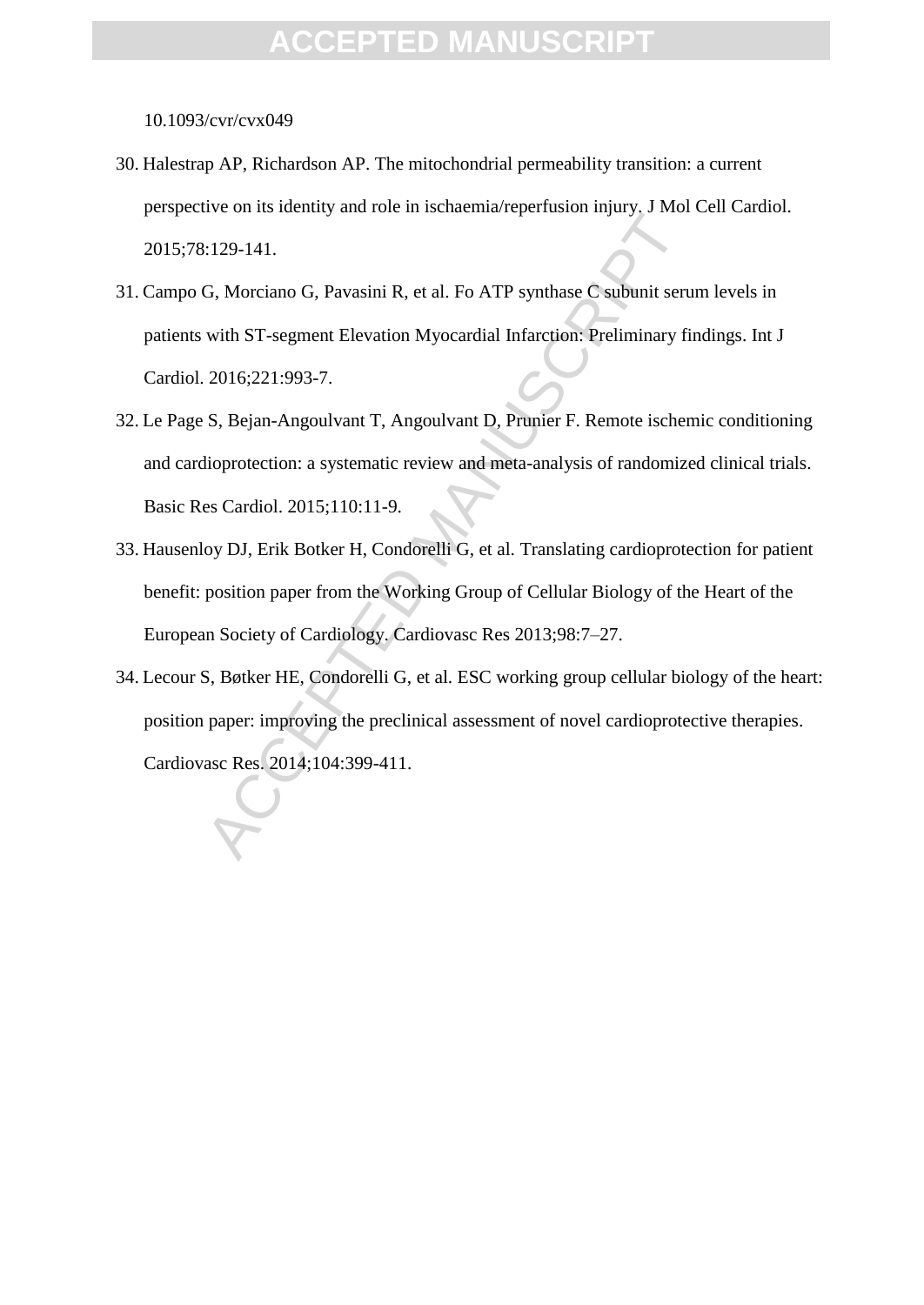### **ACKNOWLEDGMENTS**

Conflict of interest: Lincoff receives research support from Kai Pharmaceuticals; Gibson receives research support from Stealth pharmaceuticals; other authors do not declare conflict of interest.

Funding: none.

**CEPTED MANUSCRIPT**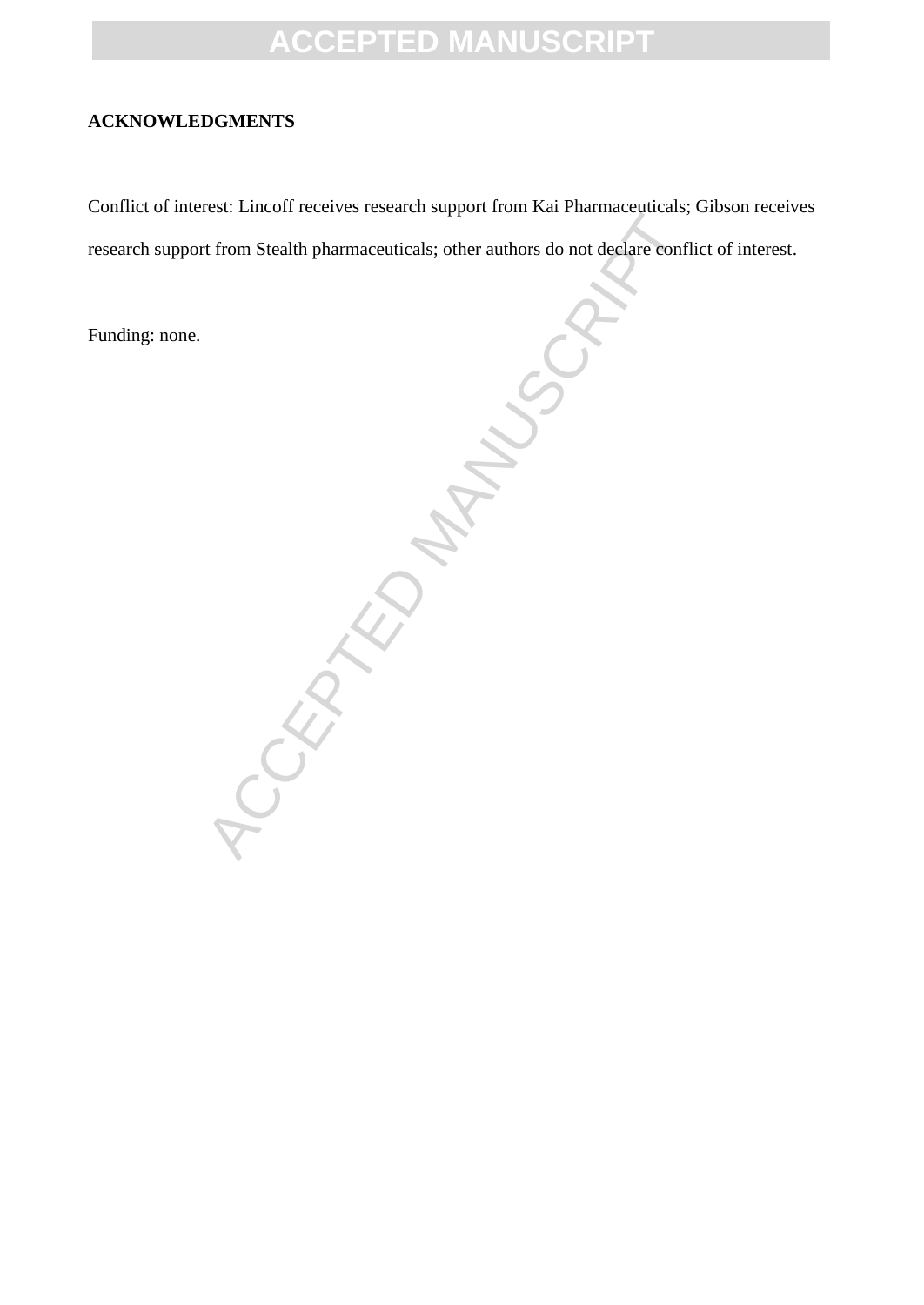### **FIGURE LEGENDS**

**Figure 1. Flow diagram of the systematic literature search indicating the inclusion** 

#### **and exclusion process.**

STEMI: ST-segment elevation myocardial infarction.

### **Figure 2. Forest plots on cardiovascular mortality and all-cause mortality**

SF: safety population. ANT: anterior cohort. INF: inferior cohort. ANP: atrial natriuretic

peptide. NIC: nicorandil. CV: cardiovascular.

### **Figure 3: Forest plots on hospital readmissions for heart failure and left ventricle ejection fraction.**

Example of the Systematic intratation state in intriduces process.<br>
Experience devation myocardial infarction.<br>
ACCEPTE MANUSCRIPT STATE: inferior cohort. ANP: atrial nationalil. CV: cardiovascular.<br>
ACCEPTE MANUSCRIPT STA SF: safety population. ANT: anterior cohort. INF: inferior cohort. ANP: atrial natriuretic peptide. NIC: nicorandil. HF: heart failure. LVEF: left ventricle ejection fraction.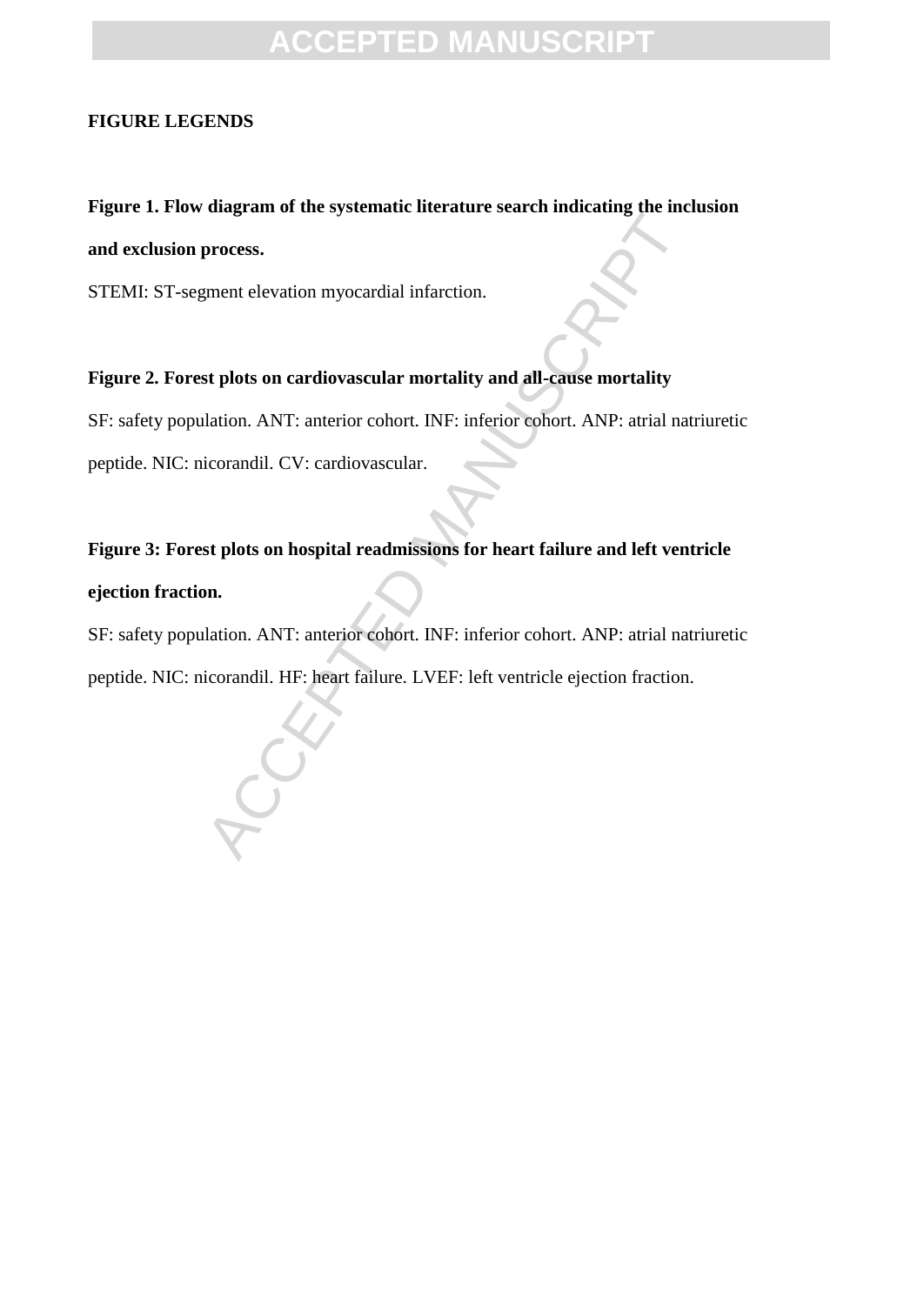|                                          | Direct/selective mechanism of action against mitochondrial component/pathway |               |              |                       |                       |            | Indirect/unspecific mechanism of action against mitochondrial component/pathway |               |               |                        |                 |              |             |             |               |               |
|------------------------------------------|------------------------------------------------------------------------------|---------------|--------------|-----------------------|-----------------------|------------|---------------------------------------------------------------------------------|---------------|---------------|------------------------|-----------------|--------------|-------------|-------------|---------------|---------------|
| <b>Study</b>                             | Piot                                                                         | Cung          | Ottani       | Lincoff<br><b>ANT</b> | Lincoff<br><b>INF</b> | Atar       | Gibson                                                                          | Ishii         | Lee           | Kitakaze<br><b>NIC</b> | Kitakaze<br>ANP | Pizarro      | Longborg    | Jones       | Siddigi       | Cerisano      |
| <b>Pts randomized</b>                    | 58                                                                           | 970           | 410          | 1010                  | 166                   | 167        | 297                                                                             | 368           | 73            | 613                    | 603             | 270          | 387         | 82          | 280           | 110           |
| Pts included in the<br>analysis          | 58                                                                           | 969           | 410          | 997                   | 159                   | 165        | 297                                                                             | 368           | $73 -$        | 545                    | 569             | 270          | 330         | 80          | 280           | 110           |
| <b>Experimental drug</b>                 | <b>CYC</b>                                                                   | <b>CYC</b>    | <b>CYC</b>   | <b>DEL</b>            | <b>DEL</b>            | TRO40303   | <b>MTP131</b>                                                                   | <b>NIC</b>    | NIC-          | NIC                    | <b>ANP</b>      | metoprolol   | exenatide   | nitrite     | nitrite       | doxycycline   |
| Pts receiving<br>experimental drug       | 30                                                                           | 474           | 207          | 748                   | 80                    | 85         | 150                                                                             | 185           | 37            | 276                    | 277             | 139          | 174         | 40          | 146           | 55            |
| <b>Only anterior MI</b>                  | N                                                                            | Y             | N            | Y                     | N                     | N          | Y                                                                               | N             | N             | N                      | N               | Y            | $\mathbf N$ | $\mathbf N$ | N             | N             |
| Max symptoms-<br>PCI time (h)            | 12                                                                           | 12            | 6            | 6                     | 6                     | 6          | 4                                                                               | 24            | 12            | 12                     | 12              | 6            | 12          | 6           | 12            | 12            |
| <b>Prior MI exclusion</b><br>criteria    | N                                                                            | N             | Y            | Y                     | Y                     | Y          | Y                                                                               | $\mathbf N$   | Y             | Y                      | Y               | Y            | Y           | Y           | Y             | Y             |
| <b>Follow-up</b><br>(months)             | 3                                                                            | 12            | 6            | 3                     | 3                     |            | 6                                                                               | $27 + 15$     |               | $30 \pm 13$            | $32 \pm 12$     | $24*$        | 12          | 36          | 6             | 6             |
| <b>LVEF</b><br>(method)                  | <b>TTE</b>                                                                   | <b>TTE</b>    | <b>TTE</b>   | <b>TTE</b>            | <b>NA</b>             | <b>CMR</b> | <b>CMR</b>                                                                      | <b>LVG</b>    | NA            | <b>LVG</b>             | <b>LVG</b>      | <b>CMR</b>   | <b>CMR</b>  | <b>CMR</b>  | <b>CMR</b>    | <b>TTE</b>    |
| <b>LVEF</b>                              | 3                                                                            | 12            | 6            | 3                     | <b>NA</b>             |            |                                                                                 | 6             | <b>NA</b>     | 6                      | 6               | 6            | 3           | 6           | 6             | 6             |
| timing (months)<br>Age                   |                                                                              |               |              |                       |                       |            |                                                                                 |               | $63 \pm 10$   |                        |                 |              |             |             |               |               |
| (years)                                  | $58 + 2$                                                                     | $60 \pm 12$   | $63 \pm 13$  | $60\pm8$              | $61\pm8$              | $62 + 12$  | $60 \pm 11$                                                                     | $58 + 2$      |               | $58 + 12$              | $62 \pm 10$     | $63 \pm 10$  | $58 + 11$   | $63 \pm 11$ | $57 + 12$     | $63 \pm 13$   |
| Male<br>n. (%)                           | 46 (79)                                                                      | 795 (82)      | 327 (80)     | 729<br>(72)           | 126<br>(76)           | 136(83)    | 224(75)                                                                         | 298 (81)      | 61(73)        | 466 (76)               | 454 (75)        | 233 (86)     | 263(80)     | 67(84)      | 177(77)       | 76 (69)       |
| <b>Diabetes</b><br>n. (%)                | 8(14)                                                                        | 123(13)       | 58 (14)      | 146<br>(14)           | 25(15)                | 12(7)      | 35(14)                                                                          | 119 (32)      | 23(31)        | 186 (30)               | 167(28)         | 55(20)       | 27(8)       | 6(8)        | 33(14)        | 23(21)        |
| <b>Anterior MI</b><br>n. (%)             | 24(41)                                                                       | 969 (99)      | 203(49)      | 997<br>(99)           | 0(0)                  | 62(38)     | 282 (98)                                                                        | 174(47)       | 40(55)        | 269(44)                | 206(34)         | 222 (82)     | 137 (42)    | 21(26)      | 87 (38)       | 101(92)       |
| <b>Symptom-balloon</b><br>time (minutes) | $302 \pm 28$                                                                 | $270 \pm 180$ | $180+60$     | $180 + 72$            | $180 + 72$            | $170 + 72$ | $180 \pm 60$                                                                    | $282 \pm 180$ | $360 \pm 180$ | $210 \pm 150$          | $240 \pm 180$   | $120 \pm 60$ | 180±110     | 189±72      | $220 \pm 128$ | $224 \pm 202$ |
| Thromboaspiration<br>n. (%)              | 0(0)                                                                         | 736 (76)      | 275(67)      | NA                    | NA                    | NA         | 138 (48)                                                                        | 128(35)       | 0(0)          | 0(0)                   | 0(0)            | 208 (77)     | 185 (56)    | 64 (80)     | 127(45)       | 69(63)        |
| <b>GPI IIbIIIa</b><br>n. (%)             | 21(36)                                                                       | 366 (38)      | 182 (44)     | 474<br>(47)           | 80(48)                | 66(40)     | 159 (54)                                                                        | 0(0)          | 10(14)        | 0(0)                   | 0(0)            | 191 (71)     | 270 (81)    | 80<br>(100) | 115(41)       | 101 (92)      |
| TIMI pre 0-1<br>n. (%)                   | 58 (100)                                                                     | 864 (89)      | 410<br>(100) | 547<br>(54)           | 111<br>(68)           | 163 (100)  | 147(52)                                                                         | 311 (84)      | 48 (66)       | 613<br>(100)           | 603<br>(100)    | 205 (76)     | 220(67)     | 70 (87)     | 226(81)       | 77 (70)       |

### **Table 1. Main characteristics of the randomized clinical trials**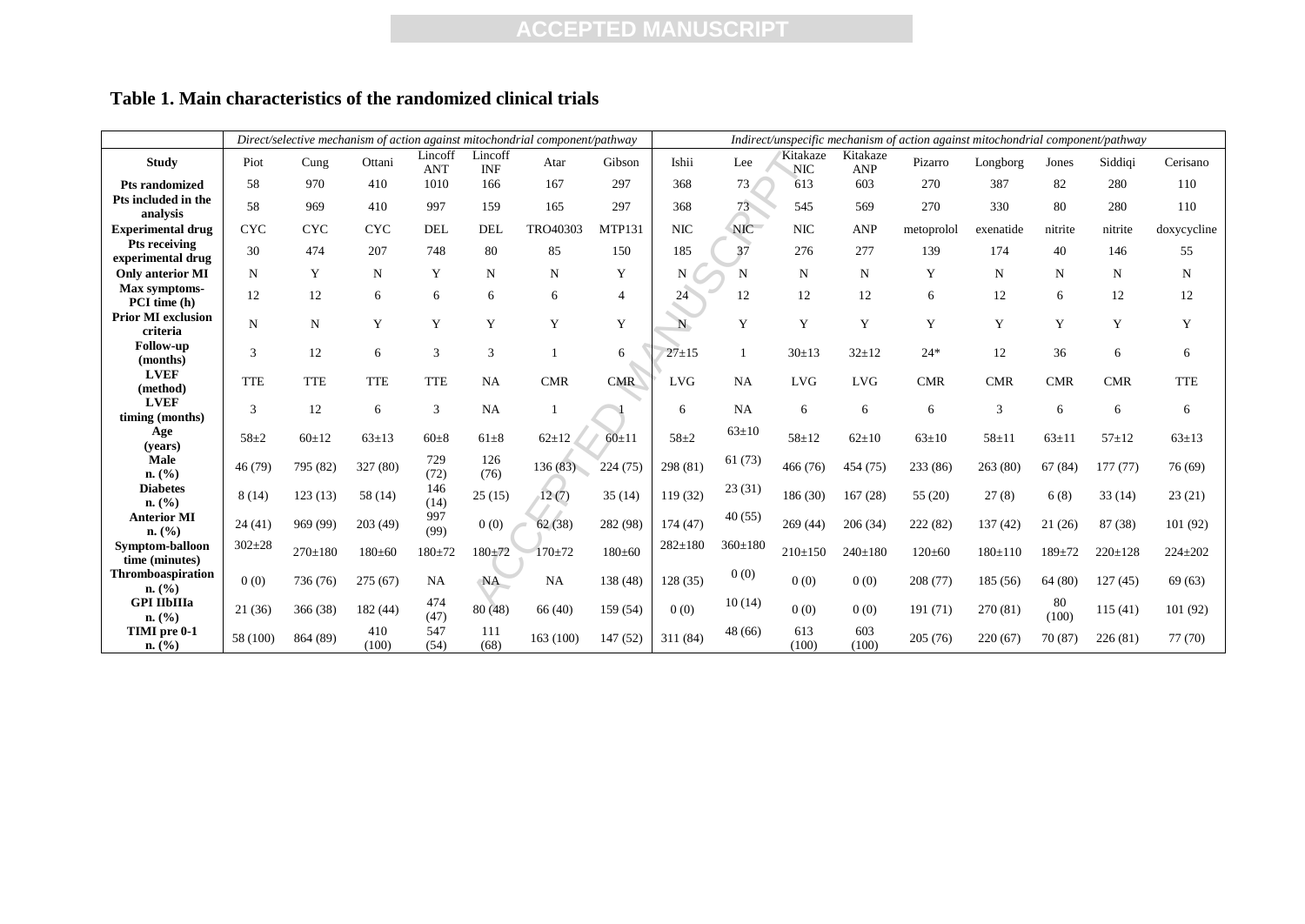Pts: patients. MI: myocardial infarction. PCI: percutaneous coronary intervention. LVEF: left ventricle ejection fraction. TTE: transthoracic echocardiography. ANT: anterior cohort. INF: inferior cohort. CMR: cardiac magnetic resonance. LVG: left ventricle angiography. ANP: atrial natriuretic peptide. NIC: nicorandil. NA: data not available/not assessed. Y: yes. N: not.

\*: median follow-up. GPI: glycoprotein inhibitor. TIMI: thrombolysis in myocardial infarction. CYC: cyclosporine. DEL: delcaserbib.

S in myocardial interes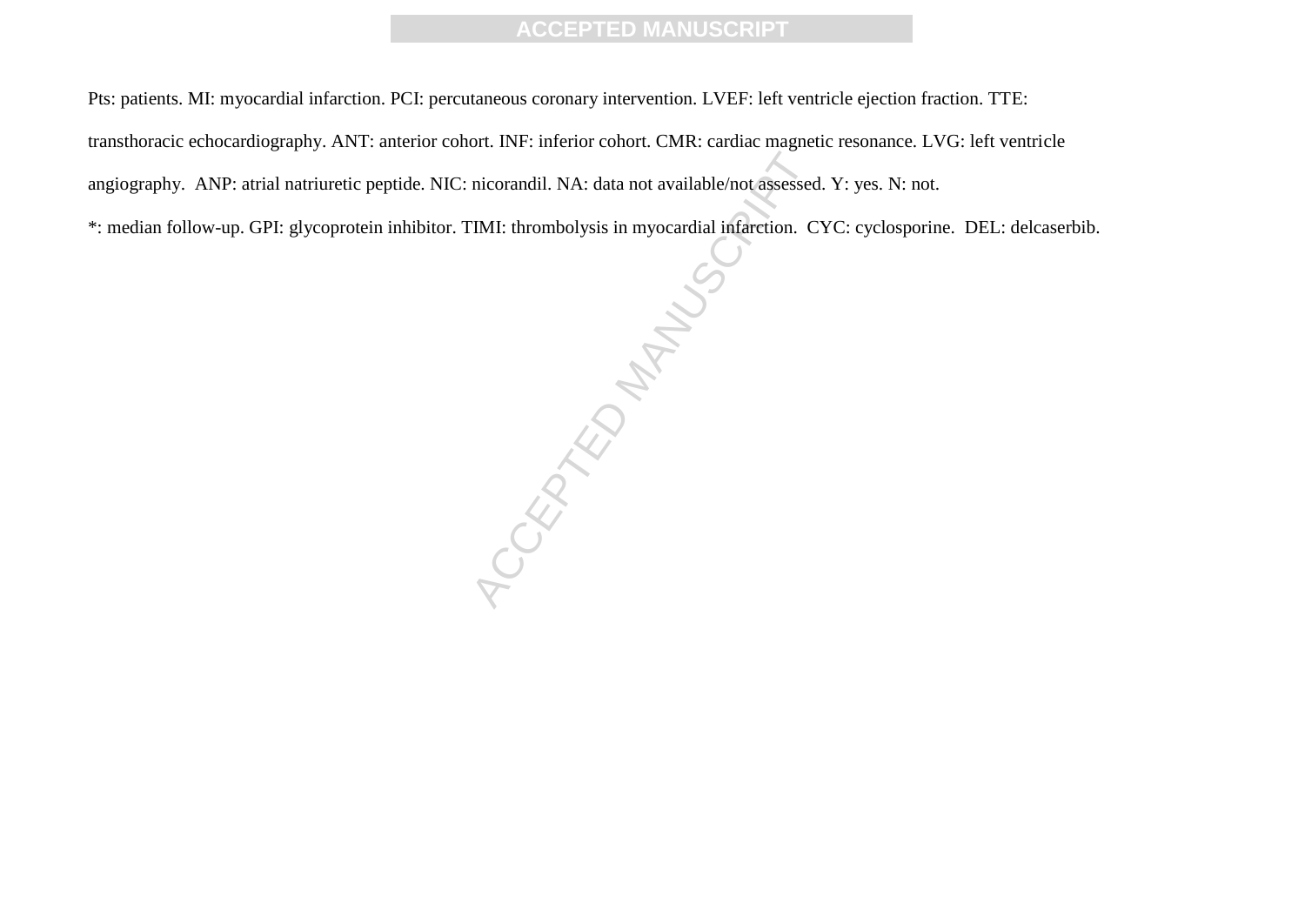ACCEPTED MANUSCRIPT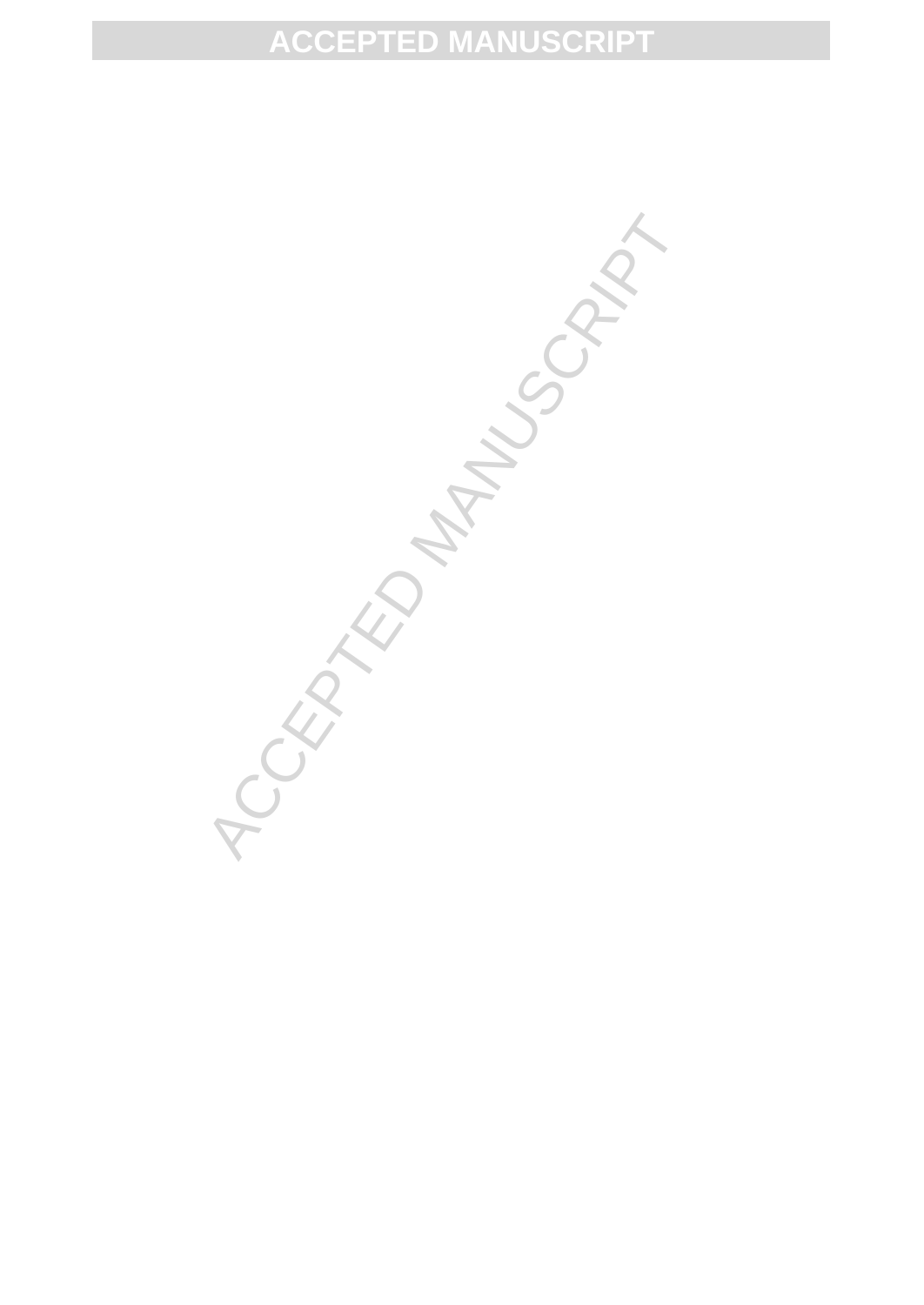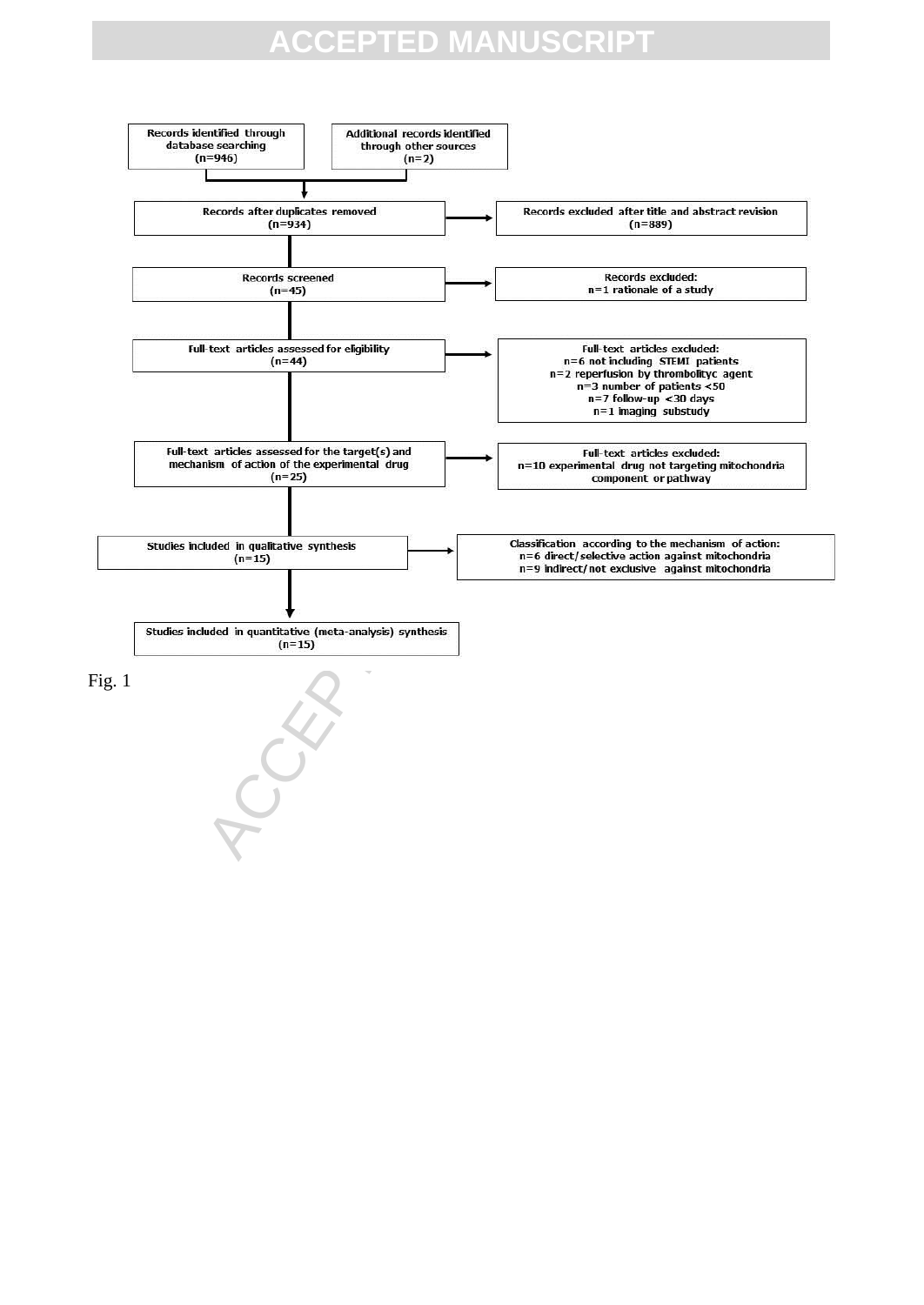#### CARDIOVASCULAR DEATH

|                                                                                                                                                              |                              |               |               | Odds Ratio                               | <b>Odds Ratio</b>                                                       |  |  |  |
|--------------------------------------------------------------------------------------------------------------------------------------------------------------|------------------------------|---------------|---------------|------------------------------------------|-------------------------------------------------------------------------|--|--|--|
| Study or Subgroup                                                                                                                                            | log[Odds Ratio]              |               |               | SE Weight IV, Random, 95% CI             | IV, Random, 95% CI                                                      |  |  |  |
| 1.3.1 Direct/selective                                                                                                                                       |                              |               |               |                                          |                                                                         |  |  |  |
| Atar et al.                                                                                                                                                  |                              | 1.09 0.88     | 2.1%          | 2.97 [0.53, 16.69]                       |                                                                         |  |  |  |
| Cung et al.                                                                                                                                                  |                              | $0.05$ $0.21$ | 23.7%         | 1.05 [0.70, 1.59]                        |                                                                         |  |  |  |
| Gibson et al. SP                                                                                                                                             |                              | $0.69$ $0.52$ | 5.7%          | 1.99 [0.72, 5.52]                        |                                                                         |  |  |  |
| Lincoff et al. ANT                                                                                                                                           | $-0.26$ $0.34$               |               | 11.9%         | $0.77$ [0.40, 1.50]                      |                                                                         |  |  |  |
| Lincoff et al. INF                                                                                                                                           | $-0.04$ $0.71$               |               | 3.2%<br>7.4%  | $0.96$ [ $0.24$ , $3.86$ ]               |                                                                         |  |  |  |
| Ottani et al.<br>Piot et al.                                                                                                                                 | $-0.07$ 1.41                 | $0.82$ $0.45$ | 0.8%          | 2.27[0.94, 5.48]<br>$0.93$ [0.06, 14.78] |                                                                         |  |  |  |
| Subtotal (95% CI)                                                                                                                                            |                              |               | 54.7%         | 1.18 [0.86, 1.61]                        |                                                                         |  |  |  |
| Heterogeneity: Tau <sup>2</sup> = 0.01; Chi <sup>2</sup> = 6.21, df = 6 (P = 0.40); $I^2$ = 3%                                                               |                              |               |               |                                          |                                                                         |  |  |  |
| Test for overall effect: $Z = 1.04$ (P = 0.30)                                                                                                               |                              |               |               |                                          |                                                                         |  |  |  |
| 1.3.2 Indirect/unspecific                                                                                                                                    |                              |               |               |                                          |                                                                         |  |  |  |
| Cerisano et al.                                                                                                                                              | $-1.14$ $0.87$               |               | 2.2%          | $0.32$ [0.06, 1.76]                      |                                                                         |  |  |  |
| Ishii et al.                                                                                                                                                 | $-0.54$ $0.38$               |               | 9.9%          | $0.58$ [ $0.28$ , $1.23$ ]               |                                                                         |  |  |  |
| Jones et al.                                                                                                                                                 | $-1.08$ 1.23                 |               | 1.1%          | 0.34 [0.03, 3.78]                        |                                                                         |  |  |  |
| Kitakatze et al. ANP                                                                                                                                         | $-0.35$ 0.66                 |               | 3.7%          | 0.70 [0.19, 2.57]                        |                                                                         |  |  |  |
| Kitakatze et al. NIC                                                                                                                                         | $-0.51$ $0.41$               |               | 8.7%          | 0.60 [0.27, 1.34]                        |                                                                         |  |  |  |
| Lee et al.                                                                                                                                                   | $-0.03$ 1.42                 |               | 0.8%          | 0.97 (0.06, 15.69)                       |                                                                         |  |  |  |
| Lonborg et al.                                                                                                                                               | $-0.03$ $0.33$               |               | 12.4%         | 0.97 [0.51, 1.85]                        |                                                                         |  |  |  |
| Pizarro et al.                                                                                                                                               | $-0.58$ $0.53$               |               | 5.5%          | $0.56$ [ $0.20, 1.58$ ]                  |                                                                         |  |  |  |
| Siddigi et al.<br>Subtotal (95% CI)                                                                                                                          | $-2.04$ 1.28                 |               | 1.0%<br>45.3% | $0.13$ [0.01, 1.60]<br>0.65 [0.46, 0.92] |                                                                         |  |  |  |
| Heterogeneity: Tau <sup>2</sup> = 0.00; Chi <sup>2</sup> = 4.29, df = 8 (P = 0.83); $I^2$ = 0%                                                               |                              |               |               |                                          |                                                                         |  |  |  |
| Test for overall effect: $Z = 2.41$ (P = 0.02)                                                                                                               |                              |               |               |                                          |                                                                         |  |  |  |
| <b>Total (95% CI)</b>                                                                                                                                        |                              |               | 100.0%        | 0.90 [0.70, 1.17]                        |                                                                         |  |  |  |
| Heterogeneity: Tau <sup>2</sup> = 0.03; Chi <sup>2</sup> = 16.76, df = 15 (P = 0.33); l <sup>2</sup> = 10%                                                   |                              |               |               |                                          | 0.01<br>100<br>1ò<br>0.1                                                |  |  |  |
| Test for overall effect: $Z = 0.78$ (P = 0.44)                                                                                                               |                              |               |               |                                          | Reduced CV mortality Increased CV mortality                             |  |  |  |
| Test for subgroup differences: Chi <sup>2</sup> = 6.20, df = 1 (P = 0.01), $I^2$ = 83.9%                                                                     |                              |               |               |                                          |                                                                         |  |  |  |
|                                                                                                                                                              |                              |               |               |                                          |                                                                         |  |  |  |
| ALL-CAUSE DEATH                                                                                                                                              |                              |               |               |                                          |                                                                         |  |  |  |
|                                                                                                                                                              |                              |               |               |                                          |                                                                         |  |  |  |
|                                                                                                                                                              |                              |               |               | Odds Ratio                               | Odds Ratio                                                              |  |  |  |
| Study or Subgroup                                                                                                                                            | log[Odds Ratio]              |               |               | SE Weight IV, Random, 95% CI             | IV, Random, 95% CI                                                      |  |  |  |
| 1.3.1 Direct/selective                                                                                                                                       |                              |               |               |                                          |                                                                         |  |  |  |
| Atar et al.                                                                                                                                                  |                              | 1.09 0.88     | 2.1%          | 2.97 [0.53, 16.69]                       |                                                                         |  |  |  |
| Cung et al.                                                                                                                                                  |                              | $0.05$ $0.21$ | 23.7%         | 1.05 [0.70, 1.59]                        |                                                                         |  |  |  |
| Gibson et al. SP                                                                                                                                             |                              | $0.69$ $0.52$ | 5.7%          | 1.99 [0.72, 5.52]                        |                                                                         |  |  |  |
| Lincoff et al. ANT                                                                                                                                           | $-0.26$ 0.34                 |               | 11.9%         | $0.77$ [0.40, 1.50]                      |                                                                         |  |  |  |
| Lincoff et al. INF                                                                                                                                           | $-0.04$ $0.71$               |               | 3.2%          | $0.96$ $[0.24, 3.86]$                    |                                                                         |  |  |  |
| Ottani et al.                                                                                                                                                |                              | $0.82$ $0.45$ | 7.4%          | 2.27[0.94, 5.48]                         |                                                                         |  |  |  |
| Piot et al.                                                                                                                                                  | $-0.07$ 1.41                 |               | 0.8%          | $0.93$ $[0.06, 14.78]$                   |                                                                         |  |  |  |
| Subtotal (95% CI)                                                                                                                                            |                              |               | 54.7%         | 1.18 [0.86, 1.61]                        |                                                                         |  |  |  |
| Heterogeneity: Tau <sup>2</sup> = 0.01; Chi <sup>2</sup> = 6.21, df = 6 (P = 0.40); $I^2$ = 3%<br>Test for overall effect: $Z = 1.04$ (P = 0.30)             |                              |               |               |                                          |                                                                         |  |  |  |
| 1.3.2 Indirect/unspecific                                                                                                                                    |                              |               |               |                                          |                                                                         |  |  |  |
|                                                                                                                                                              |                              |               |               |                                          |                                                                         |  |  |  |
| Cerisano et al.<br>Ishii et al.                                                                                                                              | $-1.14$ 0.87                 |               | 2.2%          | $0.32$ [0.06, 1.76]                      |                                                                         |  |  |  |
| Jones et al.                                                                                                                                                 | $-0.54$ $0.38$               |               | 9.9%<br>1.1%  | $0.58$ [ $0.28$ , $1.23$ ]               |                                                                         |  |  |  |
| Kitakatze et al. ANP                                                                                                                                         | $-1.08$ 1.23<br>$-0.35$ 0.66 |               | 3.7%          | 0.34 [0.03, 3.78]<br>0.70 [0.19, 2.57]   |                                                                         |  |  |  |
| Kitakatze et al. NIC                                                                                                                                         | $-0.51$ $0.41$               |               | 8.7%          | 0.60 [0.27, 1.34]                        |                                                                         |  |  |  |
| Lee et al.                                                                                                                                                   | $-0.03$ 1.42                 |               | 0.8%          | 0.97 (0.06, 15.69)                       |                                                                         |  |  |  |
| Lonborg et al.                                                                                                                                               | $-0.03$ $0.33$               |               | 12.4%         | $0.97$ [0.51, 1.85]                      |                                                                         |  |  |  |
| Pizarro et al.                                                                                                                                               | $-0.58$ $0.53$               |               | 5.5%          | $0.56$ [ $0.20, 1.58$ ]                  |                                                                         |  |  |  |
| Siddigi et al.                                                                                                                                               | $-2.04$ 1.28                 |               | 1.0%          | $0.13$ [0.01, 1.60]                      |                                                                         |  |  |  |
| Subtotal (95% CD)                                                                                                                                            |                              |               | 45.3%         | 0.65 [0.46, 0.92]                        |                                                                         |  |  |  |
| Heterogeneity: Tau <sup>2</sup> = 0.00; Chi <sup>2</sup> = 4.29, df = 8 (P = 0.83); $I^2 = 0%$<br>Test for overall effect: $Z = 2.41$ (P = 0.02)             |                              |               |               |                                          |                                                                         |  |  |  |
|                                                                                                                                                              |                              |               |               |                                          |                                                                         |  |  |  |
| Total (95% CI)                                                                                                                                               |                              |               | 100.0%        | 0.90 [0.70, 1.17]                        |                                                                         |  |  |  |
| Heterogeneity: Tau <sup>2</sup> = 0.03; Chi <sup>2</sup> = 16.76, df = 15 (P = 0.33); l <sup>2</sup> = 10%<br>Test for overall effect: $Z = 0.78$ (P = 0.44) |                              |               |               |                                          | 0.01<br>100<br>0.1<br>ıò<br>Reduced CV mortality Increased CV mortality |  |  |  |

Fig. 2

PCCEPTED MANUSCRIPT